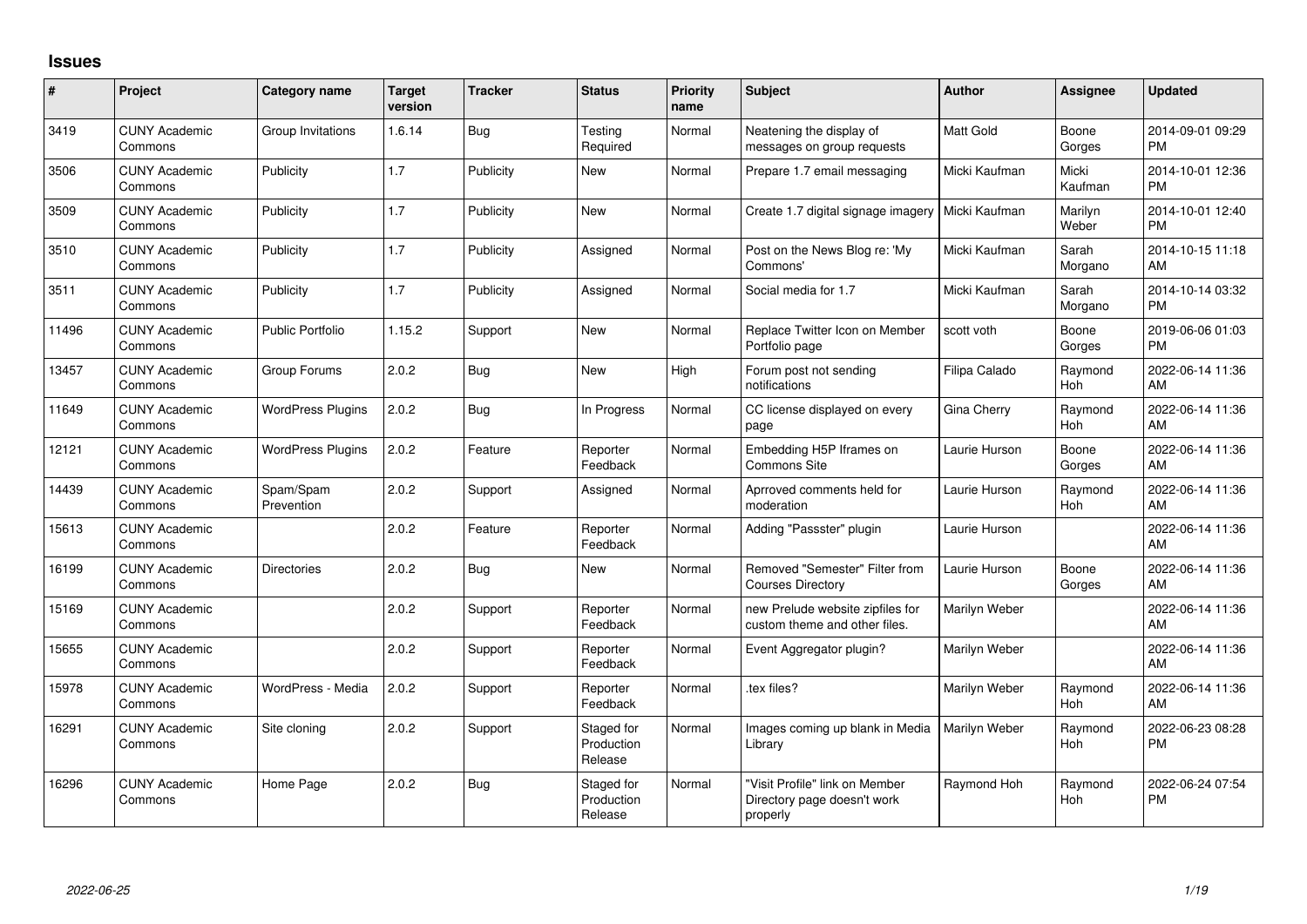| #     | Project                                                                 | <b>Category name</b>     | <b>Target</b><br>version | <b>Tracker</b> | <b>Status</b>        | <b>Priority</b><br>name | <b>Subject</b>                                                       | <b>Author</b>           | <b>Assignee</b>       | <b>Updated</b>                |
|-------|-------------------------------------------------------------------------|--------------------------|--------------------------|----------------|----------------------|-------------------------|----------------------------------------------------------------------|-------------------------|-----------------------|-------------------------------|
| 12062 | AD/O365 Transition<br>from NonMatric to<br><b>Matriculated Students</b> |                          |                          | Feature        | In Progress          | Normal                  | create solution and console<br>project                               | Emilio Rodriguez        | Emilio<br>Rodriguez   | 2019-11-12 03:56<br><b>PM</b> |
| 14936 | <b>CUNY Academic</b><br>Commons                                         |                          |                          | <b>Bug</b>     | <b>New</b>           | Normal                  | Commons websites blocked by<br>SPS campus network                    | Laurie Hurson           |                       | 2021-11-03 03:57<br><b>PM</b> |
| 14940 | <b>CUNY Academic</b><br>Commons                                         |                          |                          | <b>Bug</b>     | <b>New</b>           | Normal                  | Discrepancy between Commons<br>profile "sites" and actual # of sites | Laurie Hurson           |                       | 2021-11-08 11:09<br>AM        |
| 15757 | <b>CUNY Academic</b><br>Commons                                         |                          |                          | <b>Bug</b>     | New                  | Normal                  | Members # do not match                                               | Laurie Hurson           |                       | 2022-03-30 04:52<br><b>PM</b> |
| 14784 | <b>CUNY Academic</b><br>Commons                                         |                          |                          | Support        | Reporter<br>Feedback | Normal                  | User report of logo problem when<br>using Customizer theme           | Marilyn Weber           |                       | 2021-09-17 10:25<br>AM        |
| 15045 | <b>CUNY Academic</b><br>Commons                                         |                          |                          | Support        | <b>New</b>           | Normal                  | no result for KCeL in the search<br>box on the commons               | Marilyn Weber           |                       | 2021-12-10 11:29<br>AM        |
| 15260 | <b>CUNY Academic</b><br>Commons                                         |                          |                          | Support        | Reporter<br>Feedback | Normal                  | Diacritical markings   European<br><b>Stages</b>                     | Marilyn Weber           |                       | 2022-02-04 08:16<br>AM        |
| 15370 | <b>CUNY Academic</b><br>Commons                                         |                          |                          | Support        | Reporter<br>Feedback | Normal                  | All-in-One Event Calendar?                                           | Marilyn Weber           |                       | 2022-02-17 11:03<br>AM        |
| 15565 | <b>CUNY Academic</b><br>Commons                                         |                          |                          | Support        | <b>New</b>           | Normal                  | Events - send updates to an email   Marilyn Weber<br>listserv        |                         |                       | 2022-03-10 01:06<br><b>PM</b> |
| 15685 | <b>CUNY Academic</b><br>Commons                                         |                          |                          | Support        | <b>New</b>           | High                    | problem with chrome?                                                 | Marilyn Weber           |                       | 2022-04-25 03:40<br><b>PM</b> |
| 16099 | <b>CUNY Academic</b><br>Commons                                         |                          |                          | Support        | Reporter<br>Feedback | Normal                  | request for Newsletter Glue                                          | Marilyn Weber           |                       | 2022-05-13 12:14<br><b>PM</b> |
| 16110 | <b>CUNY Academic</b><br>Commons                                         |                          |                          | Support        | Reporter<br>Feedback | Normal                  | remove Creative Commons<br>license from pages?                       | Marilyn Weber           | Raymond<br><b>Hoh</b> | 2022-05-17 06:11<br><b>PM</b> |
| 14792 | <b>CUNY Academic</b><br>Commons                                         |                          |                          | <b>Bug</b>     | New                  | Normal                  | Inconsistent email notifications<br>from gravity forms               | Raffi<br>Khatchadourian |                       | 2021-10-04 01:50<br><b>PM</b> |
| 15516 | <b>CUNY Academic</b><br>Commons                                         | <b>WordPress Plugins</b> |                          | <b>Bug</b>     | Reporter<br>Feedback | Normal                  | Can't publish or save draft of post<br>on wordpress.com              | Raffi<br>Khatchadourian | Raymond<br>Hoh        | 2022-03-02 05:52<br><b>PM</b> |
| 16290 | <b>CUNY Academic</b><br>Commons                                         |                          |                          | Feature        | Reporter<br>Feedback | Normal                  | Add Table Of Contents Block<br>plug-in                               | Raffi<br>Khatchadourian |                       | 2022-06-24 10:26<br>AM        |
| 16294 | <b>CUNY Academic</b><br>Commons                                         |                          |                          | <b>Bug</b>     | New                  | Urgent                  | CAC is down                                                          | Raffi<br>Khatchadourian |                       | 2022-06-24 02:36<br><b>PM</b> |
| 14908 | <b>CUNY Academic</b><br>Commons                                         | Performance              |                          | <b>Bug</b>     | <b>New</b>           | Normal                  | Stale object cache on cdev                                           | Raymond Hoh             | Boone<br>Gorges       | 2021-12-07 09:45<br>AM        |
| 16177 | <b>CUNY Academic</b><br>Commons                                         | Reply By Email           |                          | <b>Bug</b>     | <b>New</b>           | Normal                  | Switch to Inbound mode for RBE                                       | Raymond Hoh             | Raymond<br>Hoh        | 2022-05-30 04:32<br><b>PM</b> |
| 16255 | <b>CUNY Academic</b><br>Commons                                         | WordPress (misc)         |                          | Bug            | <b>New</b>           | Normal                  | Need to define 'MULTISITE'<br>constant in wp-config.php              | Raymond Hoh             |                       | 2022-06-19 09:31<br>AM        |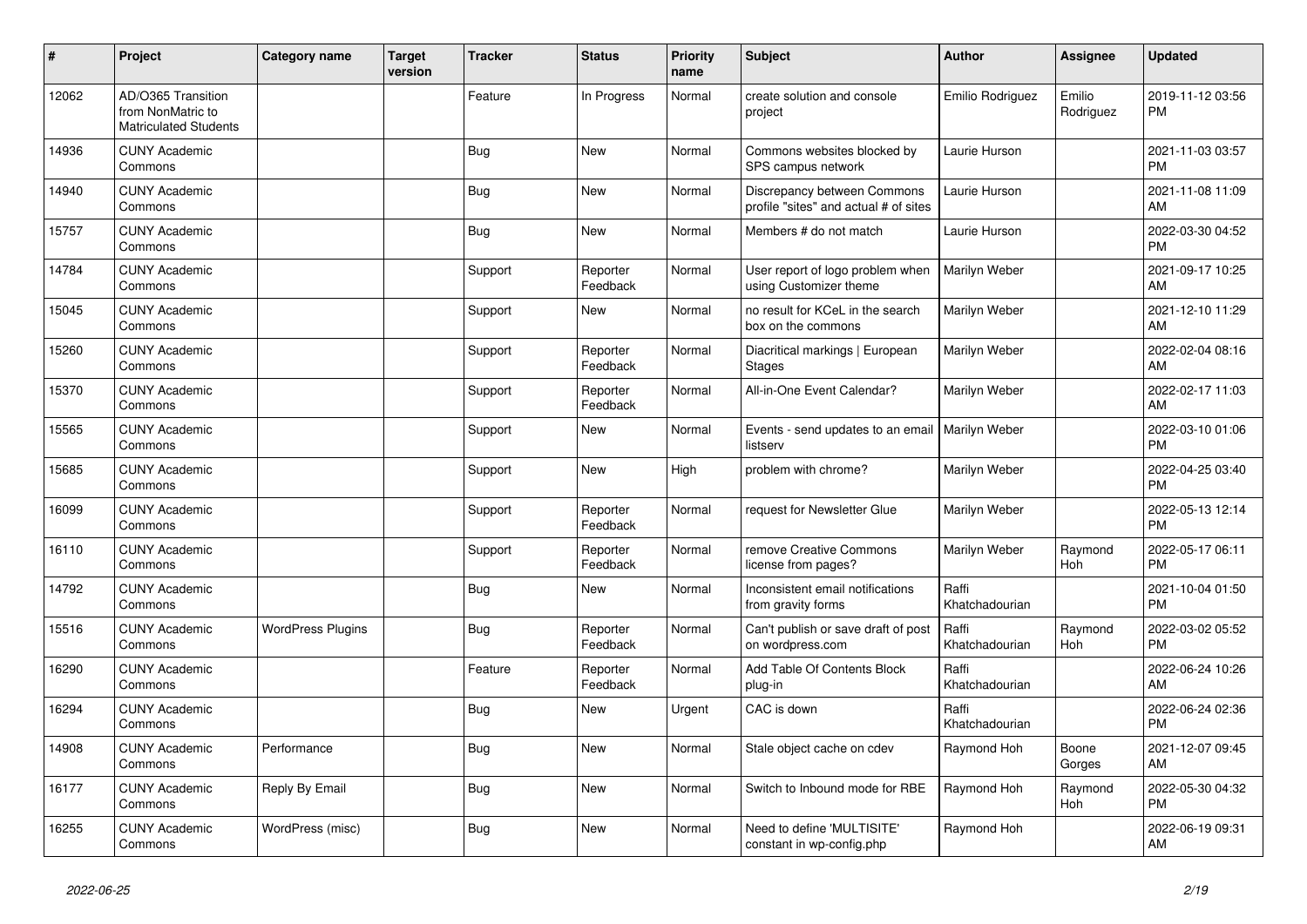| $\pmb{\#}$ | Project                         | <b>Category name</b>           | <b>Target</b><br>version | <b>Tracker</b> | <b>Status</b>        | <b>Priority</b><br>name | <b>Subject</b>                                                         | <b>Author</b>           | <b>Assignee</b>       | <b>Updated</b>                |
|------------|---------------------------------|--------------------------------|--------------------------|----------------|----------------------|-------------------------|------------------------------------------------------------------------|-------------------------|-----------------------|-------------------------------|
| 15767      | <b>CUNY Academic</b><br>Commons | WordPress (misc)               |                          | Support        | <b>New</b>           | Normal                  | Site loading slowly                                                    | scott voth              | Boone<br>Gorges       | 2022-04-04 08:56<br><b>PM</b> |
| 16245      | <b>CUNY Academic</b><br>Commons | WordPress (misc)               |                          | Bug            | Reporter<br>Feedback | Normal                  | Save Button missing on<br><b>WordPress Profile page</b>                | scott voth              | Raymond<br>Hoh        | 2022-06-16 03:09<br><b>PM</b> |
| 11968      | JustPublics@365<br>MediaCamp    |                                |                          | Feature        | New                  | Normal                  | Nanoscience Retractable Display<br>Unit                                | Donald Cherry           | Bonnie<br>Eissner     | 2021-02-19 08:50<br>AM        |
| 2571       | NYCDH Community<br>Site         |                                |                          | Feature        | Assigned             | Normal                  | Add Google custom search box to<br>homepage                            | <b>Mark Newton</b>      | Raymond<br><b>Hoh</b> | 2013-05-18 07:49<br><b>PM</b> |
| 2573       | <b>NYCDH Community</b><br>Site  |                                |                          | Feature        | Reporter<br>Feedback | Normal                  | Add dh_nyc twitter list feed to site                                   | <b>Mark Newton</b>      | <b>Matt Gold</b>      | 2013-05-16 11:42<br><b>PM</b> |
| 2574       | <b>NYCDH Community</b><br>Site  |                                |                          | Feature        | Assigned             | Normal                  | Add Way to Upload Files to<br>Groups                                   | <b>Mark Newton</b>      | Raymond<br>Hoh        | 2013-05-18 07:46<br><b>PM</b> |
| 2576       | <b>NYCDH Community</b><br>Site  |                                |                          | Bug            | Hold                 | Low                     | Test Next Button in Javascript<br><b>Tutorial Under Activities</b>     | Mark Newton             | Alex Gil              | 2013-05-18 02:55<br><b>PM</b> |
| 2577       | <b>NYCDH Community</b><br>Site  |                                |                          | Feature        | Assigned             | Low                     | Investigate Potential to Add Links<br>to the Forum                     | <b>Mark Newton</b>      | Alex Gil              | 2013-05-16 09:40<br><b>PM</b> |
| 2618       | <b>NYCDH Community</b><br>Site  |                                |                          | Bug            | Assigned             | Low                     | Mark blogs as spam when created   Matt Gold<br>by users marked as spam |                         | Boone<br>Gorges       | 2013-06-09 11:38<br><b>PM</b> |
| 8992       | <b>NYCDH Community</b><br>Site  |                                |                          | <b>Bug</b>     | Assigned             | Normal                  | Multiple RBE error reports                                             | Matt Gold               | Raymond<br>Hoh        | 2017-12-11 05:43<br><b>PM</b> |
| 13891      | <b>CUNY Academic</b><br>Commons | Internal Tools and<br>Workflow | 2.1.0                    | Feature        | New                  | Normal                  | Migrate automated linting to<br>GitHub Actions                         | Boone Gorges            | Jeremy Felt           | 2022-05-26 10:45<br>AM        |
| 15194      | <b>CUNY Academic</b><br>Commons | Internal Tools and<br>Workflow | 2.1.0                    | Feature        | New                  | Normal                  | PHPCS sniff for un-restored<br>switch_to_blog() calls                  | Boone Gorges            | Jeremy Felt           | 2022-05-26 10:45<br>AM        |
| 15883      | <b>CUNY Academic</b><br>Commons |                                | 2.1.0                    | Feature        | New                  | Normal                  | Release BPGES update                                                   | Boone Gorges            | Boone<br>Gorges       | 2022-05-26 10:39<br>AM        |
| 13946      | <b>CUNY Academic</b><br>Commons | <b>WordPress Plugins</b>       | 2.1.0                    | Support        | Assigned             | Normal                  | <b>Custom Embed handler For</b><br>OneDrive files                      | scott voth              | Raymond<br>Hoh        | 2022-05-26 10:46<br>AM        |
| 10439      | <b>CUNY Academic</b><br>Commons | Design                         | 2.1.0                    | Design/UX      | New                  | Normal                  | <b>Create Style Guide for Commons</b>                                  | Sonja Leix              | Sara Cannon           | 2022-06-23 06:20<br><b>PM</b> |
| 4388       | <b>CUNY Academic</b><br>Commons | WordPress (misc)               | Future<br>release        | Bug            | Assigned             | Normal                  | Repeated request for<br>authentication.                                | Alice.Lynn<br>McMichael | Raymond<br>Hoh        | 2015-08-11 07:35<br><b>PM</b> |
| 308        | <b>CUNY Academic</b><br>Commons | Registration                   | Future<br>release        | Feature        | New                  | Normal                  | Group recommendations for<br>signup process                            | Boone Gorges            | Samantha<br>Raddatz   | 2015-11-09 05:07<br><b>PM</b> |
| 618        | <b>CUNY Academic</b><br>Commons | <b>BuddyPress Docs</b>         | Future<br>release        | Feature        | Assigned             | Normal                  | BuddyPress Docs: export formats                                        | Boone Gorges            | Boone<br>Gorges       | 2015-11-09 05:38<br><b>PM</b> |
| 1165       | <b>CUNY Academic</b><br>Commons | <b>Email Invitations</b>       | Future<br>release        | Feature        | Assigned             | Low                     | Allow saved lists of invitees under<br>Send Invites                    | <b>Boone Gorges</b>     | Boone<br>Gorges       | 2015-11-09 06:03<br>PM        |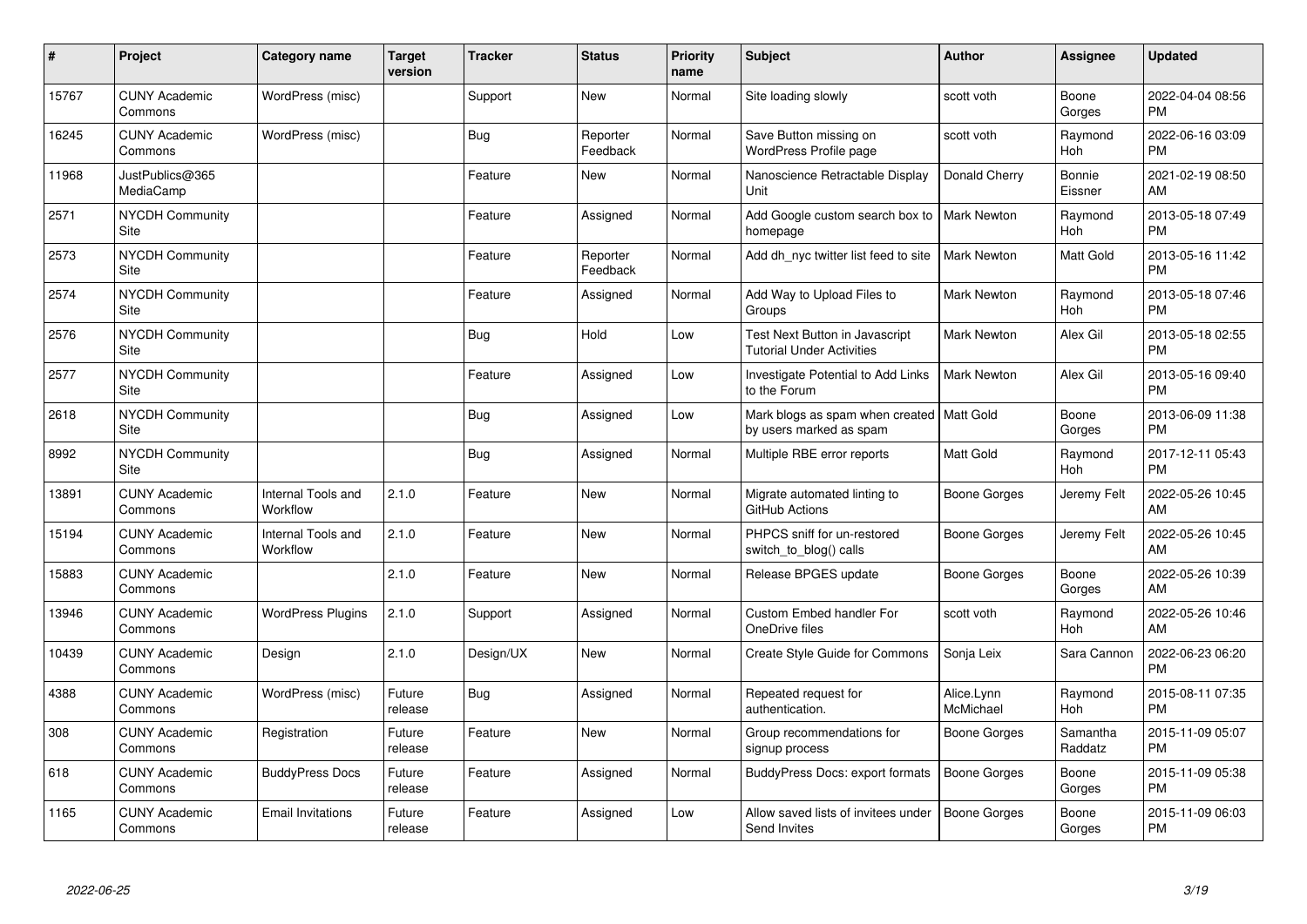| $\#$ | Project                         | Category name            | <b>Target</b><br>version | <b>Tracker</b> | <b>Status</b> | <b>Priority</b><br>name | <b>Subject</b>                                                                    | Author              | <b>Assignee</b>   | <b>Updated</b>                |
|------|---------------------------------|--------------------------|--------------------------|----------------|---------------|-------------------------|-----------------------------------------------------------------------------------|---------------------|-------------------|-------------------------------|
| 1166 | <b>CUNY Academic</b><br>Commons | <b>Email Invitations</b> | Future<br>release        | Feature        | <b>New</b>    | Low                     | Better organizational tools for<br>Sent Invites                                   | Boone Gorges        | Boone<br>Gorges   | 2015-11-09 06:02<br><b>PM</b> |
| 1167 | <b>CUNY Academic</b><br>Commons | <b>Email Invitations</b> | Future<br>release        | Feature        | <b>New</b>    | Low                     | Allow email invitations to be<br>resent                                           | Boone Gorges        | Boone<br>Gorges   | 2015-11-12 12:53<br>AM        |
| 1417 | <b>CUNY Academic</b><br>Commons | <b>BuddyPress Docs</b>   | Future<br>release        | Feature        | Assigned      | Low                     | Bulk actions for BuddyPress Docs                                                  | <b>Boone Gorges</b> | Boone<br>Gorges   | 2016-10-17 10:41<br><b>PM</b> |
| 1422 | <b>CUNY Academic</b><br>Commons | <b>BuddyPress Docs</b>   | Future<br>release        | Feature        | Assigned      | Normal                  | Make "created Doc" activity icons<br>non-mini                                     | Boone Gorges        | Boone<br>Gorges   | 2015-11-09 05:48<br><b>PM</b> |
| 1423 | <b>CUNY Academic</b><br>Commons | BuddyPress (misc)        | Future<br>release        | Feature        | Assigned      | Low                     | Show an avatar for pingback<br>comment activity items                             | Boone Gorges        | <b>Tahir Butt</b> | 2016-10-24 12:03<br><b>PM</b> |
| 1508 | <b>CUNY Academic</b><br>Commons | WordPress (misc)         | Future<br>release        | Feature        | Assigned      | Normal                  | Share login cookies across<br>mapped domains                                      | <b>Boone Gorges</b> | Boone<br>Gorges   | 2012-07-02 12:12<br><b>PM</b> |
| 1744 | <b>CUNY Academic</b><br>Commons | <b>BuddyPress Docs</b>   | Future<br>release        | Feature        | Assigned      | Normal                  | Spreadsheet-style Docs                                                            | Boone Gorges        | Boone<br>Gorges   | 2015-11-09 06:13<br><b>PM</b> |
| 1983 | <b>CUNY Academic</b><br>Commons | Home Page                | Future<br>release        | Feature        | Assigned      | Low                     | Media Library integration with<br><b>Featured Content plugin</b>                  | Boone Gorges        | Dominic<br>Giglio | 2014-03-17 10:34<br>AM        |
| 2832 | <b>CUNY Academic</b><br>Commons | <b>Public Portfolio</b>  | Future<br>release        | Feature        | Assigned      | Normal                  | Improve interface for (not)<br>auto-linking profile fields                        | Boone Gorges        | Chris Stein       | 2015-01-05 08:52<br><b>PM</b> |
| 3002 | <b>CUNY Academic</b><br>Commons | Search                   | Future<br>release        | Feature        | Assigned      | Normal                  | Overhaul CAC search by using<br>external search appliance                         | Boone Gorges        | Boone<br>Gorges   | 2020-07-15 03:05<br><b>PM</b> |
| 3048 | <b>CUNY Academic</b><br>Commons | <b>Public Portfolio</b>  | Future<br>release        | Feature        | <b>New</b>    | Low                     | Images for rich text profile fields                                               | Boone Gorges        | Boone<br>Gorges   | 2014-02-19 12:56<br><b>PM</b> |
| 3192 | <b>CUNY Academic</b><br>Commons | Group Forums             | Future<br>release        | Feature        | Assigned      | Normal                  | Customizable forum views for<br>bbPress 2.x group forums                          | Boone Gorges        | Raymond<br>Hoh    | 2015-11-09 12:47<br><b>PM</b> |
| 3193 | <b>CUNY Academic</b><br>Commons | Group Forums             | Future<br>release        | Feature        | Assigned      | Normal                  | bbPress 2.x dynamic roles and<br><b>RBE</b>                                       | Boone Gorges        | Boone<br>Gorges   | 2014-09-30 01:30<br><b>PM</b> |
| 3330 | <b>CUNY Academic</b><br>Commons | My Commons               | Future<br>release        | Feature        | Assigned      | Normal                  | 'Commons Information" tool                                                        | Boone Gorges        | Chris Stein       | 2014-09-22 08:46<br><b>PM</b> |
| 3580 | <b>CUNY Academic</b><br>Commons | Group Blogs              | Future<br>release        | Feature        | <b>New</b>    | Normal                  | Multiple blogs per group                                                          | Boone Gorges        | Boone<br>Gorges   | 2018-02-20 02:02<br><b>PM</b> |
| 4481 | <b>CUNY Academic</b><br>Commons | Events                   | Future<br>release        | Feature        | <b>New</b>    | Normal                  | Group admins/mods should have<br>the ability to unlink an event from<br>the group | Boone Gorges        | Boone<br>Gorges   | 2017-04-24 03:53<br><b>PM</b> |
| 4635 | <b>CUNY Academic</b><br>Commons | Authentication           | Future<br>release        | Feature        | <b>New</b>    | Normal                  | Allow non-WP authentication                                                       | Boone Gorges        | Sonja Leix        | 2019-03-01 02:05<br><b>PM</b> |
| 5234 | <b>CUNY Academic</b><br>Commons | Membership               | Future<br>release        | Feature        | Assigned      | Normal                  | Write Unconfirmed patch for WP                                                    | Boone Gorges        | Boone<br>Gorges   | 2016-10-24 11:18<br>AM        |
| 5488 | <b>CUNY Academic</b><br>Commons | Social Paper             | Future<br>release        | <b>Bug</b>     | <b>New</b>    | Normal                  | Add a "last edited by" field to<br>Social Paper group directories                 | Boone Gorges        |                   | 2016-04-21 10:05<br><b>PM</b> |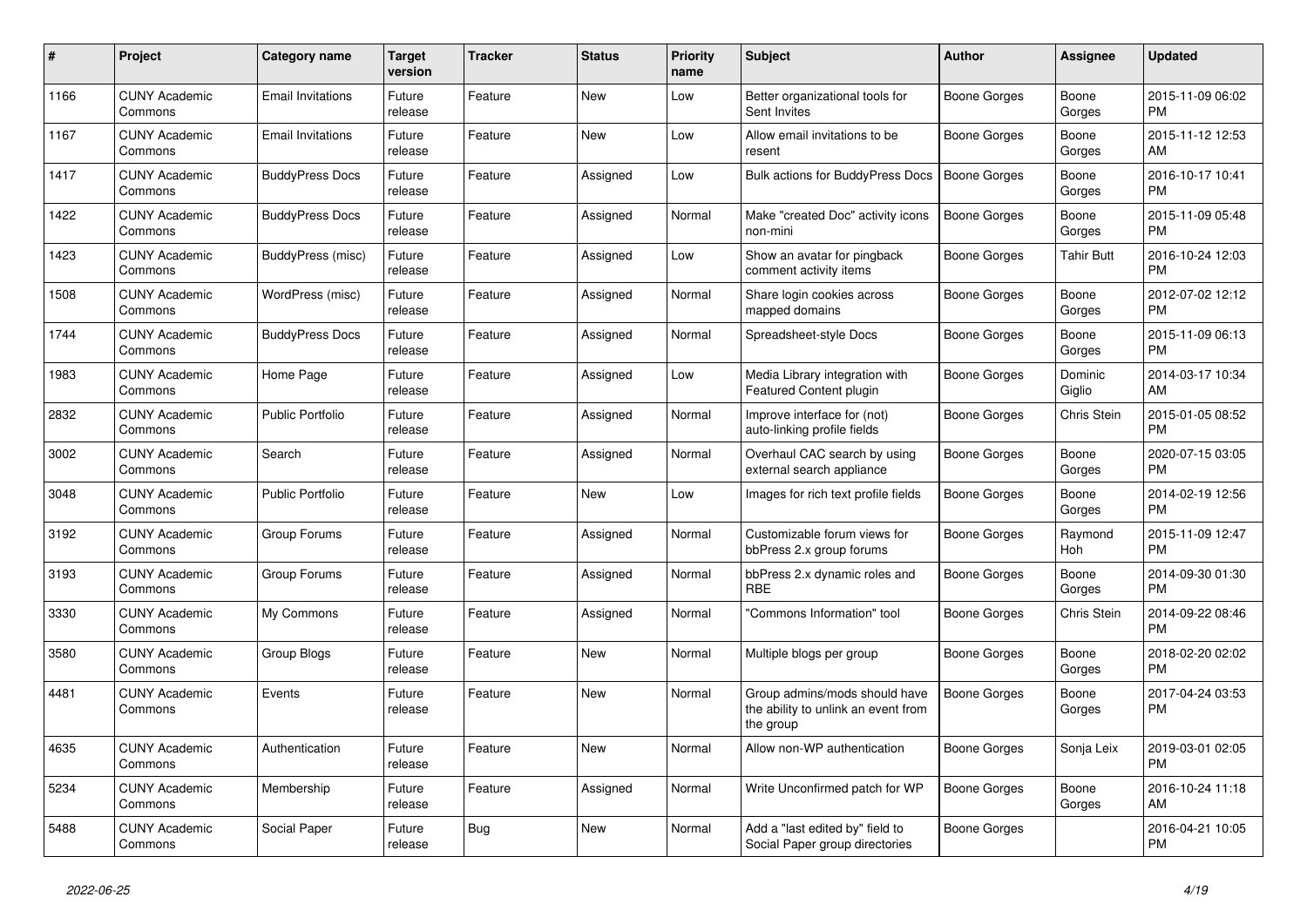| $\#$  | Project                         | <b>Category name</b>        | <b>Target</b><br>version | <b>Tracker</b> | <b>Status</b>        | <b>Priority</b><br>name | Subject                                                                                                      | Author              | <b>Assignee</b> | <b>Updated</b>                |
|-------|---------------------------------|-----------------------------|--------------------------|----------------|----------------------|-------------------------|--------------------------------------------------------------------------------------------------------------|---------------------|-----------------|-------------------------------|
| 5489  | <b>CUNY Academic</b><br>Commons | Social Paper                | Future<br>release        | Feature        | <b>New</b>           | Normal                  | Asc/desc sorting for Social Paper<br>directories                                                             | <b>Boone Gorges</b> |                 | 2016-04-21 10:06<br><b>PM</b> |
| 6332  | <b>CUNY Academic</b><br>Commons | WordPress (misc)            | Future<br>release        | Feature        | New                  | Normal                  | Allow uploaded files to be marked<br>as private in an ad hoc way                                             | <b>Boone Gorges</b> |                 | 2016-10-17 11:41<br>PM        |
| 6749  | <b>CUNY Academic</b><br>Commons | Events                      | Future<br>release        | <b>Bug</b>     | New                  | Low                     | BPEO iCal request can trigger<br>very large number of DB queries                                             | Boone Gorges        | Raymond<br>Hoh  | 2016-11-15 10:09<br>РM        |
| 7022  | <b>CUNY Academic</b><br>Commons | Announcements               | Future<br>release        | <b>Bug</b>     | New                  | Normal                  | Sitewide announcements should<br>be displayed on, and dismissable<br>from, mapped domains                    | <b>Boone Gorges</b> | Boone<br>Gorges | 2018-03-22 10:18<br>AM        |
| 7663  | <b>CUNY Academic</b><br>Commons | Social Paper                | Future<br>release        | <b>Bug</b>     | New                  | Normal                  | Social Paper notifications not<br>formatted correctly on secondary<br>sites                                  | Boone Gorges        | Boone<br>Gorges | 2018-04-16 03:52<br>PM        |
| 9720  | <b>CUNY Academic</b><br>Commons | Authentication              | Future<br>release        | Feature        | New                  | Normal                  | The Commons should be an<br>oAuth provider                                                                   | <b>Boone Gorges</b> |                 | 2019-03-01 02:04<br><b>PM</b> |
| 9926  | <b>CUNY Academic</b><br>Commons | <b>WordPress Plugins</b>    | Future<br>release        | Bug            | New                  | Normal                  | twitter-mentions-as-comments<br>cron jobs can run long                                                       | Boone Gorges        | Boone<br>Gorges | 2018-10-24 12:34<br>PM        |
| 10380 | <b>CUNY Academic</b><br>Commons | WordPress (misc)            | Future<br>release        | Feature        | In Progress          | Normal                  | Remove blacklisted plugins                                                                                   | <b>Boone Gorges</b> |                 | 2022-04-26 12:00<br><b>PM</b> |
| 10580 | <b>CUNY Academic</b><br>Commons | Information<br>Architecture | Future<br>release        | Design/UX      | New                  | Normal                  | Primary nav item review                                                                                      | <b>Boone Gorges</b> | Sara Cannon     | 2021-11-19 12:37<br>PМ        |
| 11024 | <b>CUNY Academic</b><br>Commons | WordPress (misc)            | Future<br>release        | <b>Bug</b>     | New                  | Normal                  | Subsites should not show "you<br>should update your .htaccess<br>now" notice after permalink<br>setting save | <b>Boone Gorges</b> |                 | 2019-01-28 01:35<br><b>PM</b> |
| 11392 | <b>CUNY Academic</b><br>Commons |                             | Future<br>release        | <b>Bug</b>     | New                  | Normal                  | Migrate users away from<br><b>StatPress</b>                                                                  | <b>Boone Gorges</b> |                 | 2019-04-23 03:53<br><b>PM</b> |
| 11834 | <b>CUNY Academic</b><br>Commons | Group Files                 | Future<br>release        | Feature        | New                  | Normal                  | Improved tools for managing<br>group file folders                                                            | <b>Boone Gorges</b> | Sonja Leix      | 2019-09-06 03:55<br><b>PM</b> |
| 11945 | <b>CUNY Academic</b><br>Commons | Reckoning                   | Future<br>release        | Feature        | Reporter<br>Feedback | Normal                  | Add Comments bubble to<br>Reckoning views                                                                    | Boone Gorges        | Boone<br>Gorges | 2019-11-12 05:14<br><b>PM</b> |
| 12042 | <b>CUNY Academic</b><br>Commons | <b>Email Notifications</b>  | Future<br>release        | Feature        | New                  | Normal                  | Improved error logging for BPGES   Boone Gorges<br>send queue                                                |                     | Boone<br>Gorges | 2021-11-19 12:25<br><b>PM</b> |
| 12091 | <b>CUNY Academic</b><br>Commons | <b>Group Files</b>          | Future<br>release        | Feature        | New                  | Normal                  | Improved pre-upload file<br>validation for bp-group-documents                                                | Boone Gorges        | Boone<br>Gorges | 2019-11-14 01:21<br><b>PM</b> |
| 13048 | <b>CUNY Academic</b><br>Commons | Shortcodes and<br>embeds    | Future<br>release        | Feature        | New                  | Normal                  | Jupyter Notebooks support                                                                                    | <b>Boone Gorges</b> |                 | 2020-07-14 11:46<br>AM        |
| 13331 | <b>CUNY Academic</b><br>Commons | Site cloning                | Future<br>release        | Bug            | New                  | Normal                  | Combine Site Template and<br>Clone operations                                                                | Boone Gorges        | Jeremy Felt     | 2021-11-19 12:39<br>PM        |
| 13358 | <b>CUNY Academic</b><br>Commons | Group Forums                | Future<br>release        | Feature        | New                  | Normal                  | Improved UI for group forum<br>threading settings                                                            | Boone Gorges        | Raymond<br>Hoh  | 2021-11-19 12:27<br>PM        |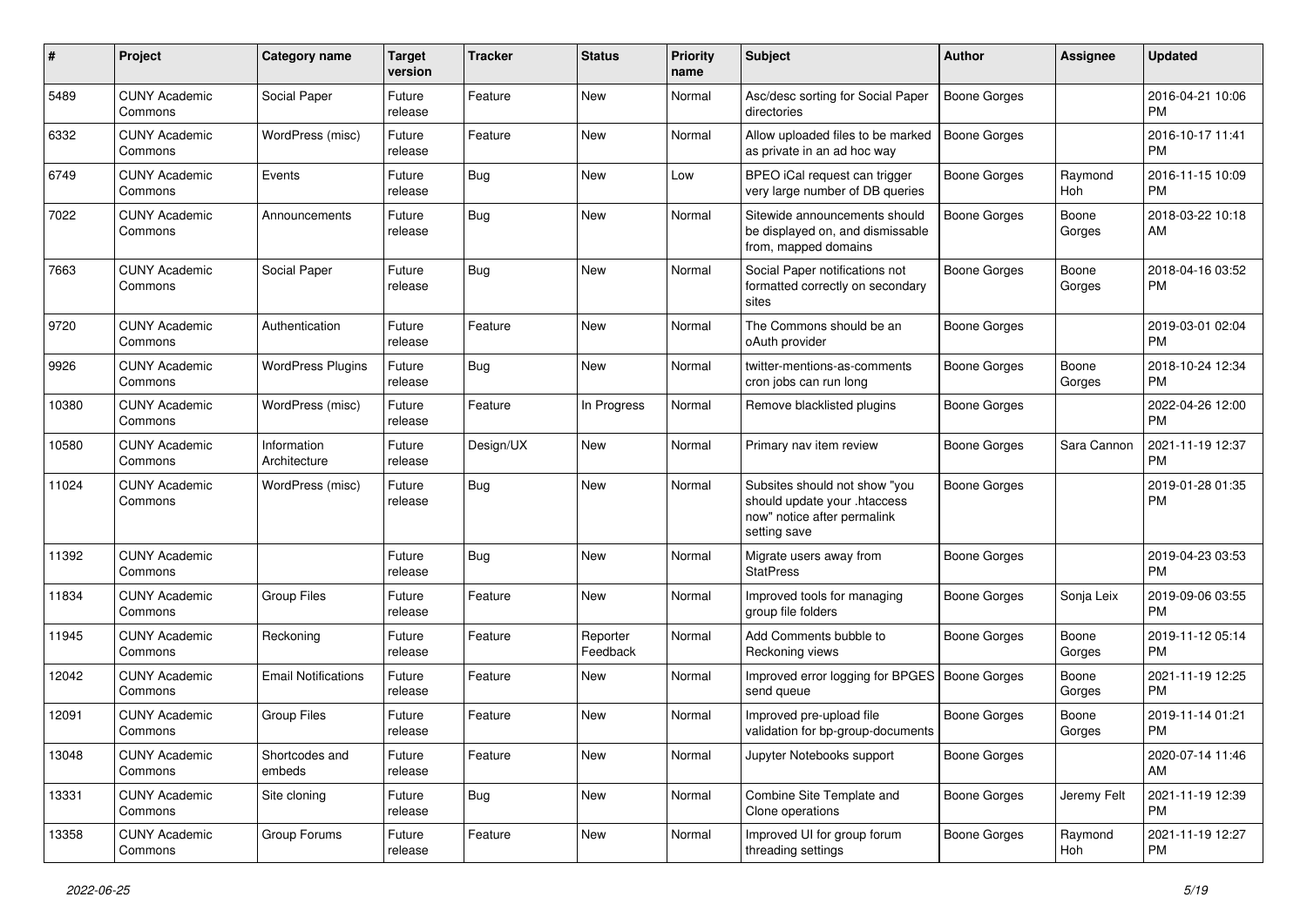| #     | Project                         | <b>Category name</b>     | <b>Target</b><br>version | <b>Tracker</b> | <b>Status</b>        | <b>Priority</b><br>name | <b>Subject</b>                                                                                | Author              | Assignee            | <b>Updated</b>                |
|-------|---------------------------------|--------------------------|--------------------------|----------------|----------------------|-------------------------|-----------------------------------------------------------------------------------------------|---------------------|---------------------|-------------------------------|
| 13466 | <b>CUNY Academic</b><br>Commons | Cavalcade                | Future<br>release        | Feature        | <b>New</b>           | Normal                  | Automated cleanup for duplicate<br>Cavalcade tasks                                            | <b>Boone Gorges</b> | Boone<br>Gorges     | 2020-10-13 05:24<br><b>PM</b> |
| 13835 | <b>CUNY Academic</b><br>Commons | WordPress (misc)         | Future<br>release        | Feature        | <b>New</b>           | Normal                  | Allow OneSearch widget to have<br>'CUNY' as campus                                            | <b>Boone Gorges</b> | Boone<br>Gorges     | 2021-11-19 12:39<br><b>PM</b> |
| 14184 | <b>CUNY Academic</b><br>Commons | <b>Public Portfolio</b>  | Future<br>release        | Feature        | <b>New</b>           | Normal                  | Centralized mechanism for storing<br>Campus affiliations                                      | <b>Boone Gorges</b> | Boone<br>Gorges     | 2022-01-04 11:35<br>AM        |
| 14309 | <b>CUNY Academic</b><br>Commons | Group Library            | Future<br>release        | Feature        | <b>New</b>           | Normal                  | Better handling of<br>bp_group_document file<br>download attempts when file is<br>not present | Boone Gorges        | Boone<br>Gorges     | 2021-11-19 12:28<br><b>PM</b> |
| 14987 | <b>CUNY Academic</b><br>Commons | <b>WordPress Plugins</b> | Future<br>release        | Bug            | <b>New</b>           | Normal                  | Elementor update causes<br>database freeze-up                                                 | <b>Boone Gorges</b> | Boone<br>Gorges     | 2021-11-29 12:02<br><b>PM</b> |
| 16092 | <b>CUNY Academic</b><br>Commons |                          | Future<br>release        | Feature        | Hold                 | Normal                  | Don't show main site in Site<br>search results                                                | Boone Gorges        | Boone<br>Gorges     | 2022-05-17 03:12<br><b>PM</b> |
| 1460  | <b>CUNY Academic</b><br>Commons | Analytics                | Future<br>release        | Feature        | Assigned             | Normal                  | <b>Update System Report</b>                                                                   | <b>Brian Foote</b>  | Boone<br>Gorges     | 2015-11-09 06:13<br><b>PM</b> |
| 860   | <b>CUNY Academic</b><br>Commons | Design                   | Future<br>release        | Design/UX      | Assigned             | Normal                  | <b>Standardize Button Treatment</b><br><b>Across the Commons</b>                              | Chris Stein         | Chris Stein         | 2014-05-01 09:45<br>AM        |
| 2881  | <b>CUNY Academic</b><br>Commons | <b>Public Portfolio</b>  | Future<br>release        | Feature        | Assigned             | Normal                  | Redesign the UX for Profiles                                                                  | <b>Chris Stein</b>  | Chris Stein         | 2016-10-13 12:45<br><b>PM</b> |
| 3059  | <b>CUNY Academic</b><br>Commons | Group Forums             | Future<br>release        | Design/UX      | <b>New</b>           | Normal                  | Forum Post Permissable Content<br><b>Explanatory Text</b>                                     | <b>Chris Stein</b>  | Chris Stein         | 2015-04-02 11:27<br>AM        |
| 13199 | <b>CUNY Academic</b><br>Commons | Group Forums             | Future<br>release        | Feature        | <b>New</b>           | Normal                  | Favoring Groups over bbPress<br>plugin                                                        | Colin McDonald      | Colin<br>McDonald   | 2021-11-19 12:28<br><b>PM</b> |
| 13370 | <b>CUNY Academic</b><br>Commons | Group Library            | Future<br>release        | Feature        | <b>New</b>           | Normal                  | Library bulk deletion and folder<br>editing                                                   | Colin McDonald      | Boone<br>Gorges     | 2020-10-13 10:41<br>AM        |
| 3473  | <b>CUNY Academic</b><br>Commons | User Experience          | Future<br>release        | Feature        | Assigned             | Normal                  | Commons profile: Add help info<br>about "Positions" replacing "title"                         | Keith Miyake        | Samantha<br>Raddatz | 2015-11-09 02:28<br><b>PM</b> |
| 6755  | <b>CUNY Academic</b><br>Commons | WordPress (misc)         | Future<br>release        | Bug            | <b>New</b>           | Normal                  | Cannot Deactivate Plugin                                                                      | Laura Kane          |                     | 2016-11-16 01:12<br><b>PM</b> |
| 9289  | <b>CUNY Academic</b><br>Commons | <b>WordPress Plugins</b> | Future<br>release        | Bug            | Reporter<br>Feedback | Normal                  | Email Users Plugin                                                                            | Laurie Hurson       | Boone<br>Gorges     | 2018-10-24 12:34<br><b>PM</b> |
| 11131 | <b>CUNY Academic</b><br>Commons |                          | Future<br>release        | Feature        | Reporter<br>Feedback | Normal                  | <b>Image Annotation Plugins</b>                                                               | Laurie Hurson       |                     | 2019-02-26 11:33<br>AM        |
| 11789 | <b>CUNY Academic</b><br>Commons | Courses                  | Future<br>release        | Feature        | New                  | Normal                  | Ability to remove item from<br>Courses list                                                   | Laurie Hurson       | Sonja Leix          | 2019-09-24 12:28<br><b>PM</b> |
| 11843 | <b>CUNY Academic</b><br>Commons | WordPress (misc)         | Future<br>release        | Design/UX      | New                  | Normal                  | Tweaking the Gutenberg Editor<br>Interface                                                    | Laurie Hurson       |                     | 2022-04-26 12:00<br>PM        |
| 12446 | <b>CUNY Academic</b><br>Commons | Groups (misc)            | Future<br>release        | Feature        | Reporter<br>Feedback | Normal                  | Toggle default site to group forum<br>posting                                                 | Laurie Hurson       | Laurie Hurson       | 2020-03-10 11:57<br>AM        |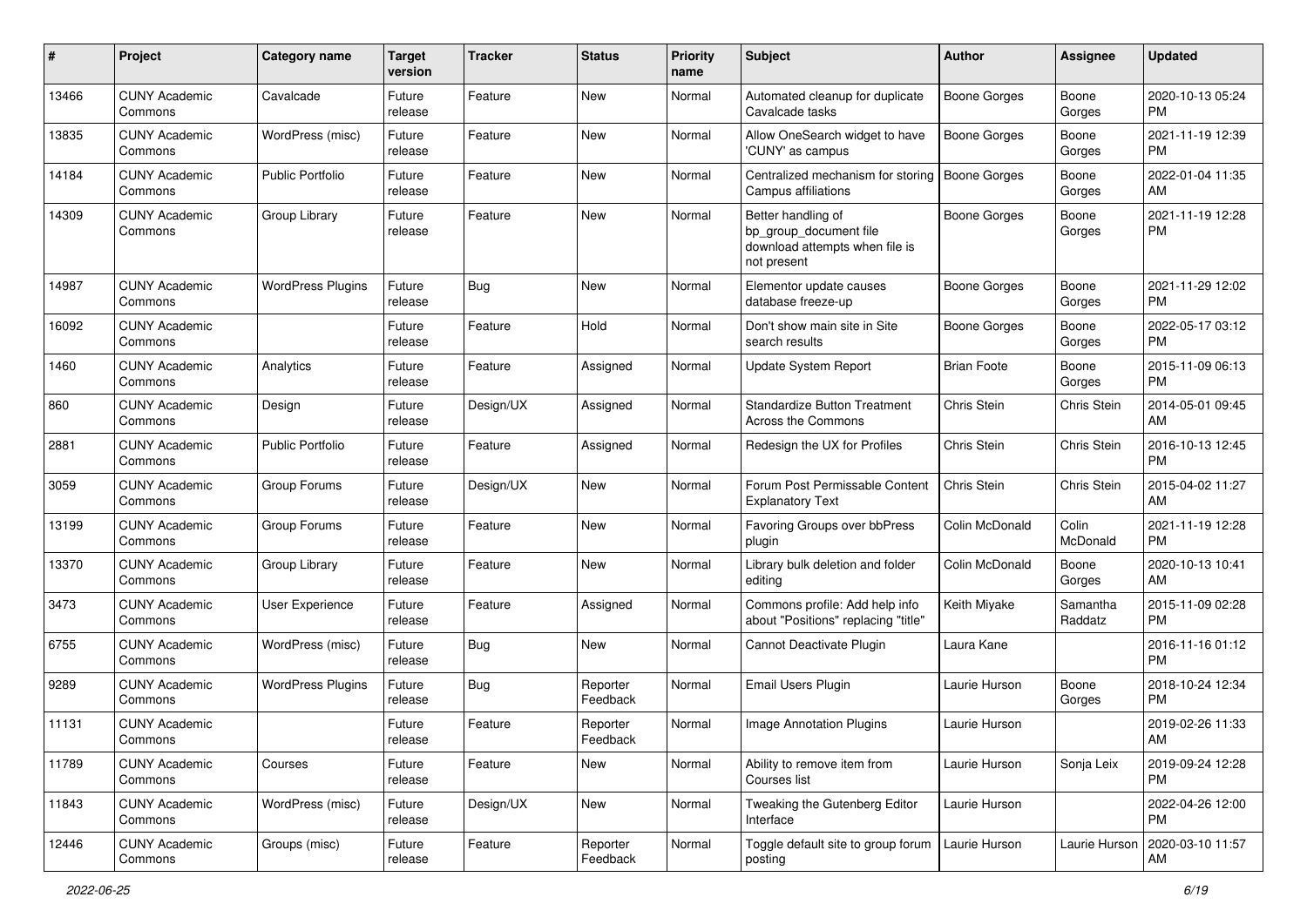| $\pmb{\#}$ | <b>Project</b>                  | Category name             | <b>Target</b><br>version | <b>Tracker</b> | <b>Status</b>        | <b>Priority</b><br>name | <b>Subject</b>                                                                             | <b>Author</b>   | <b>Assignee</b>     | <b>Updated</b>                |
|------------|---------------------------------|---------------------------|--------------------------|----------------|----------------------|-------------------------|--------------------------------------------------------------------------------------------|-----------------|---------------------|-------------------------------|
| 13650      | <b>CUNY Academic</b><br>Commons | Group Library             | Future<br>release        | Feature        | <b>New</b>           | Normal                  | Forum Attachments in Group<br>Library                                                      | Laurie Hurson   |                     | 2021-11-19 12:30<br><b>PM</b> |
| 14787      | <b>CUNY Academic</b><br>Commons | <b>Plugin Packages</b>    | Future<br>release        | Feature        | <b>New</b>           | Normal                  | Creating a "Design" plugin<br>package                                                      | Laurie Hurson   | scott voth          | 2022-04-27 04:56<br><b>PM</b> |
| 2325       | <b>CUNY Academic</b><br>Commons | BuddyPress (misc)         | Future<br>release        | Feature        | Assigned             | Low                     | Profile should have separate<br>fields for first/last names                                | local admin     | Boone<br>Gorges     | 2015-11-09 06:09<br><b>PM</b> |
| 2610       | <b>CUNY Academic</b><br>Commons | Group Invitations         | Future<br>release        | Feature        | Assigned             | Low                     | Request: Custom invitation<br>message to group invites                                     | local admin     | Boone<br>Gorges     | 2015-11-09 06:13<br><b>PM</b> |
| 5225       | <b>CUNY Academic</b><br>Commons | Registration              | Future<br>release        | Feature        | Assigned             | Normal                  | On-boarding Issues                                                                         | Luke Waltzer    | Samantha<br>Raddatz | 2016-02-12 02:58<br><b>PM</b> |
| 5268       | <b>CUNY Academic</b><br>Commons | Group Forums              | Future<br>release        | <b>Bug</b>     | Assigned             | Normal                  | Long-time to post to multiple<br>groups                                                    | Luke Waltzer    | Daniel Jones        | 2016-09-07 06:31<br><b>PM</b> |
| 6078       | <b>CUNY Academic</b><br>Commons | <b>Blogs (BuddyPress)</b> | Future<br>release        | Feature        | <b>New</b>           | Normal                  | <b>Explore Adding Network Blog</b><br>Metadata Plugin                                      | Luke Waltzer    | Luke Waltzer        | 2016-10-11 10:29<br><b>PM</b> |
| 6356       | <b>CUNY Academic</b><br>Commons | <b>WordPress Plugins</b>  | Future<br>release        | Bug            | Reporter<br>Feedback | Low                     | Should Subscribe2 be<br>deprecated?                                                        | Luke Waltzer    |                     | 2017-03-20 12:20<br><b>PM</b> |
| 6389       | <b>CUNY Academic</b><br>Commons | <b>BuddyPress Docs</b>    | Future<br>release        | Feature        | <b>New</b>           | Low                     | Make Discussion Area Visible<br>When Editing a Doc                                         | Luke Waltzer    | Boone<br>Gorges     | 2016-10-21 04:16<br><b>PM</b> |
| 6392       | <b>CUNY Academic</b><br>Commons | Group Forums              | Future<br>release        | Design/UX      | Assigned             | Low                     | Composition/Preview Panes in<br>Forum Posts                                                | Luke Waltzer    | Paige Dupont        | 2016-10-21 04:26<br><b>PM</b> |
| 7624       | <b>CUNY Academic</b><br>Commons | BuddyPress (misc)         | Future<br>release        | Design/UX      | <b>New</b>           | Normal                  | <b>BP Notifications</b>                                                                    | Luke Waltzer    | Paige Dupont        | 2017-02-08 10:43<br><b>PM</b> |
| 7981       | <b>CUNY Academic</b><br>Commons | Social Paper              | Future<br>release        | <b>Bug</b>     | <b>New</b>           | Normal                  | Social Paper comments should<br>not go to spam                                             | Luke Waltzer    | Boone<br>Gorges     | 2018-04-16 03:52<br><b>PM</b> |
| 8835       | <b>CUNY Academic</b><br>Commons | Blogs (BuddyPress)        | Future<br>release        | Feature        | New                  | Normal                  | Extend cuny.is shortlinks to sites                                                         | Luke Waltzer    | Boone<br>Gorges     | 2022-04-26 11:59<br>AM        |
| 9211       | <b>CUNY Academic</b><br>Commons | <b>WordPress Plugins</b>  | Future<br>release        | Support        | Reporter<br>Feedback | Normal                  | Auto-Role Setting in Forum Plugin<br>Causing Some Confusion                                | Luke Waltzer    | Boone<br>Gorges     | 2018-03-13 11:44<br>AM        |
| 9895       | <b>CUNY Academic</b><br>Commons | Onboarding                | Future<br>release        | Feature        | Assigned             | Normal                  | Add "Accept Invitation"<br>link/button/function to Group<br>and/or Site invitation emails? | Luke Waltzer    | Boone<br>Gorges     | 2018-06-07 12:42<br><b>PM</b> |
| 8078       | <b>CUNY Academic</b><br>Commons | <b>WordPress Plugins</b>  | Future<br>release        | System Upgrade | Assigned             | Normal                  | CommentPress Updates                                                                       | Margaret Galvan | Christian<br>Wach   | 2017-05-08 03:49<br><b>PM</b> |
| 8211       | <b>CUNY Academic</b><br>Commons | <b>WordPress Themes</b>   | Future<br>release        | Feature        | <b>New</b>           | Normal                  | Theme Suggestions: Material<br>Design-Inspired Themes                                      | Margaret Galvan | Margaret<br>Galvan  | 2017-08-07 02:48<br><b>PM</b> |
| 5050       | <b>CUNY Academic</b><br>Commons | Social Paper              | Future<br>release        | Feature        | <b>New</b>           | Low                     | Making comments visible in SP<br>editing mode (SP suggestion #1)                           | Marilyn Weber   | Samantha<br>Raddatz | 2019-09-17 11:10<br><b>PM</b> |
| 5052       | <b>CUNY Academic</b><br>Commons | Social Paper              | Future<br>release        | Feature        | <b>New</b>           | Low                     | Sentence by sentence or line by<br>line comments (SP suggestion #3)                        | Marilyn Weber   | Boone<br>Gorges     | 2016-02-11 10:24<br><b>PM</b> |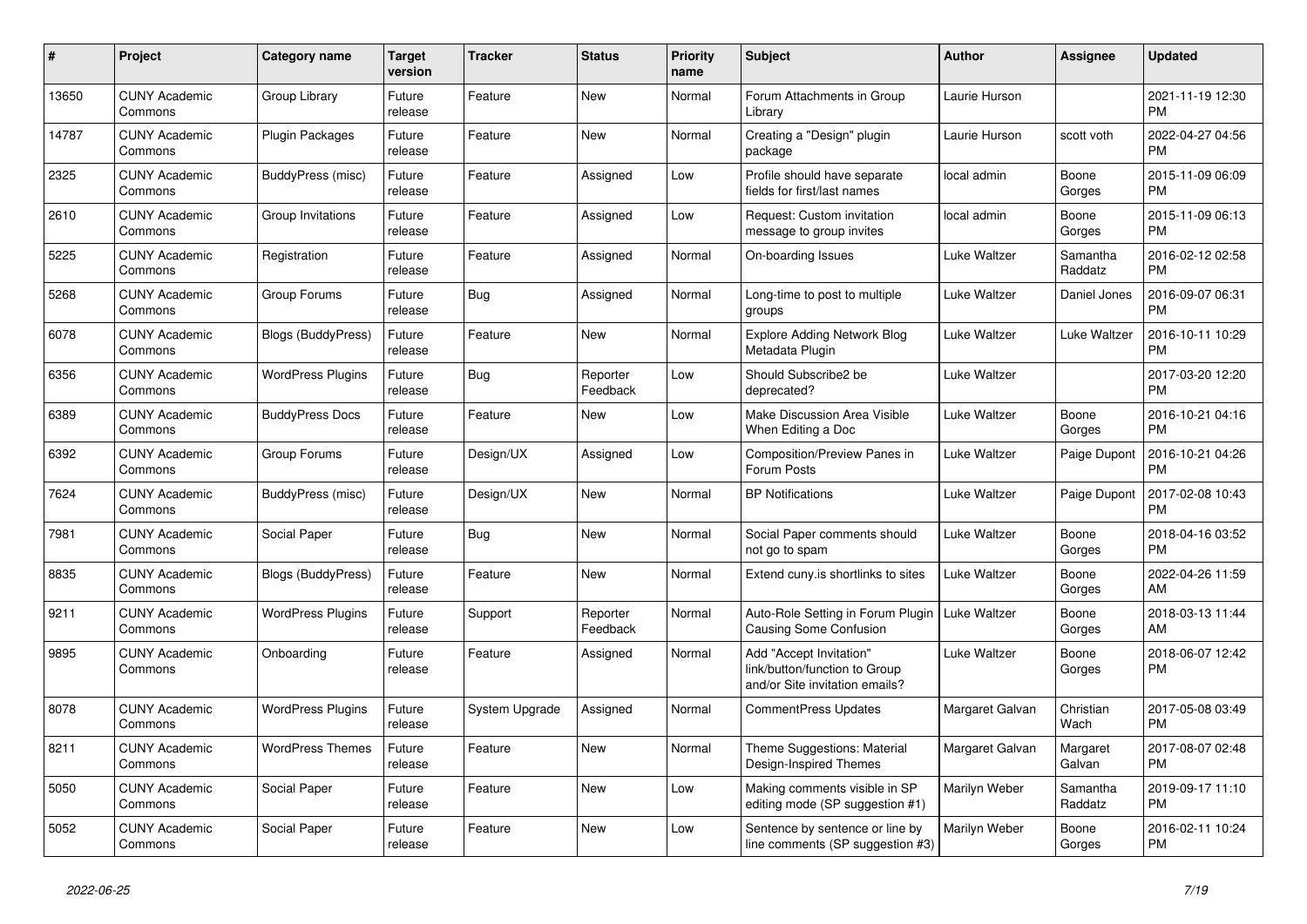| #     | Project                         | <b>Category name</b>       | <b>Target</b><br>version | <b>Tracker</b> | <b>Status</b>        | <b>Priority</b><br>name | <b>Subject</b>                                                                                                                                        | Author           | Assignee              | <b>Updated</b>                |
|-------|---------------------------------|----------------------------|--------------------------|----------------|----------------------|-------------------------|-------------------------------------------------------------------------------------------------------------------------------------------------------|------------------|-----------------------|-------------------------------|
| 5053  | <b>CUNY Academic</b><br>Commons | Social Paper               | Future<br>release        | Feature        | <b>New</b>           | Low                     | Scrollable menu to add readers<br>(SP suggestion #4)                                                                                                  | Marilyn Weber    | Samantha<br>Raddatz   | 2016-04-21 05:21<br><b>PM</b> |
| 5058  | <b>CUNY Academic</b><br>Commons | Social Paper               | Future<br>release        | Feature        | <b>New</b>           | Low                     | Can there be a clearer signal that<br>even when comments have<br>already been made you add<br>comments by clicking on the side?<br>(SP suggestion #5) | Marilyn Weber    | Samantha<br>Raddatz   | 2016-02-11 10:24<br><b>PM</b> |
| 5199  | <b>CUNY Academic</b><br>Commons | Social Paper               | Future<br>release        | Feature        | <b>New</b>           | Normal                  | add tables to the SP editor                                                                                                                           | Marilyn Weber    |                       | 2016-10-24 11:27<br>AM        |
| 5205  | <b>CUNY Academic</b><br>Commons | Social Paper               | Future<br>release        | Feature        | <b>New</b>           | Normal                  | Social Paper folders                                                                                                                                  | Marilyn Weber    |                       | 2016-02-11 10:24<br><b>PM</b> |
| 5282  | <b>CUNY Academic</b><br>Commons | Social Paper               | Future<br>release        | Bug            | <b>New</b>           | Normal                  | Replying via email directs to<br>paper but not individual comment.                                                                                    | Marilyn Weber    | Raymond<br>Hoh        | 2016-03-02 01:48<br><b>PM</b> |
| 5397  | <b>CUNY Academic</b><br>Commons | Social Paper               | Future<br>release        | Feature        | <b>New</b>           | Normal                  | frustrating to have to<br>enable/disable in SP                                                                                                        | Marilyn Weber    | Samantha<br>Raddatz   | 2016-04-20 03:39<br><b>PM</b> |
| 5992  | <b>CUNY Academic</b><br>Commons | <b>Email Notifications</b> | Future<br>release        | Feature        | <b>New</b>           | Normal                  | Changing the From line of<br>autogenerated blog emails                                                                                                | Marilyn Weber    |                       | 2018-09-27 05:19<br><b>PM</b> |
| 9207  | <b>CUNY Academic</b><br>Commons |                            | Future<br>release        | Support        | Reporter<br>Feedback | Normal                  | display dashboards made in<br>Tableau?                                                                                                                | Marilyn Weber    | Boone<br>Gorges       | 2018-04-10 10:42<br>AM        |
| 9835  | <b>CUNY Academic</b><br>Commons | Group Forums               | Future<br>release        | Bug            | Assigned             | Normal                  | add a "like" function?                                                                                                                                | Marilyn Weber    | <b>Erik Trainer</b>   | 2018-06-05 01:49<br><b>PM</b> |
| 11971 | <b>CUNY Academic</b><br>Commons | <b>Email Notifications</b> | Future<br>release        | Bug            | Reporter<br>Feedback | Low                     | Pictures obscured in emailed post  <br>notifications                                                                                                  | Marilyn Weber    | Raymond<br><b>Hoh</b> | 2019-11-21 01:14<br><b>PM</b> |
| 287   | <b>CUNY Academic</b><br>Commons | WordPress (misc)           | Future<br>release        | Feature        | Assigned             | Normal                  | Create troubleshooting tool for<br>account sign-up                                                                                                    | Matt Gold        | Boone<br>Gorges       | 2015-11-09 06:17<br><b>PM</b> |
| 310   | <b>CUNY Academic</b><br>Commons | BuddyPress (misc)          | Future<br>release        | Feature        | Assigned             | Low                     | <b>Friend Request Email</b>                                                                                                                           | Matt Gold        | Samantha<br>Raddatz   | 2015-11-09 05:08<br><b>PM</b> |
| 333   | <b>CUNY Academic</b><br>Commons | <b>Email Notifications</b> | Future<br>release        | Feature        | Assigned             | Low                     | Delay Forum Notification Email<br>Delivery Until After Editing Period<br><b>Ends</b>                                                                  | <b>Matt Gold</b> | Raymond<br>Hoh        | 2015-11-09 06:01<br><b>PM</b> |
| 364   | <b>CUNY Academic</b><br>Commons | <b>WordPress Plugins</b>   | Future<br>release        | Feature        | New                  | Normal                  | <b>Bulletin Board</b>                                                                                                                                 | <b>Matt Gold</b> |                       | 2015-01-05 08:50<br><b>PM</b> |
| 365   | <b>CUNY Academic</b><br>Commons | WordPress (misc)           | Future<br>release        | Feature        | Assigned             | Normal                  | <b>Create Mouseover Tooltips</b><br>throughout Site                                                                                                   | <b>Matt Gold</b> | Chris Stein           | 2015-11-09 06:18<br>PM        |
| 370   | <b>CUNY Academic</b><br>Commons | Registration               | Future<br>release        | Feature        | Assigned             | High                    | <b>Guest Accounts</b>                                                                                                                                 | Matt Gold        | Matt Gold             | 2015-04-09 09:33<br>PM        |
| 377   | <b>CUNY Academic</b><br>Commons | BuddyPress (misc)          | Future<br>release        | Feature        | Assigned             | Normal                  | Like buttons                                                                                                                                          | Matt Gold        | Boone<br>Gorges       | 2010-11-16 05:13<br><b>PM</b> |
| 412   | <b>CUNY Academic</b><br>Commons | <b>WordPress Themes</b>    | Future<br>release        | Feature        | Assigned             | Normal                  | <b>Featured Themes</b>                                                                                                                                | Matt Gold        | Dominic<br>Giglio     | 2015-01-05 08:44<br>PM        |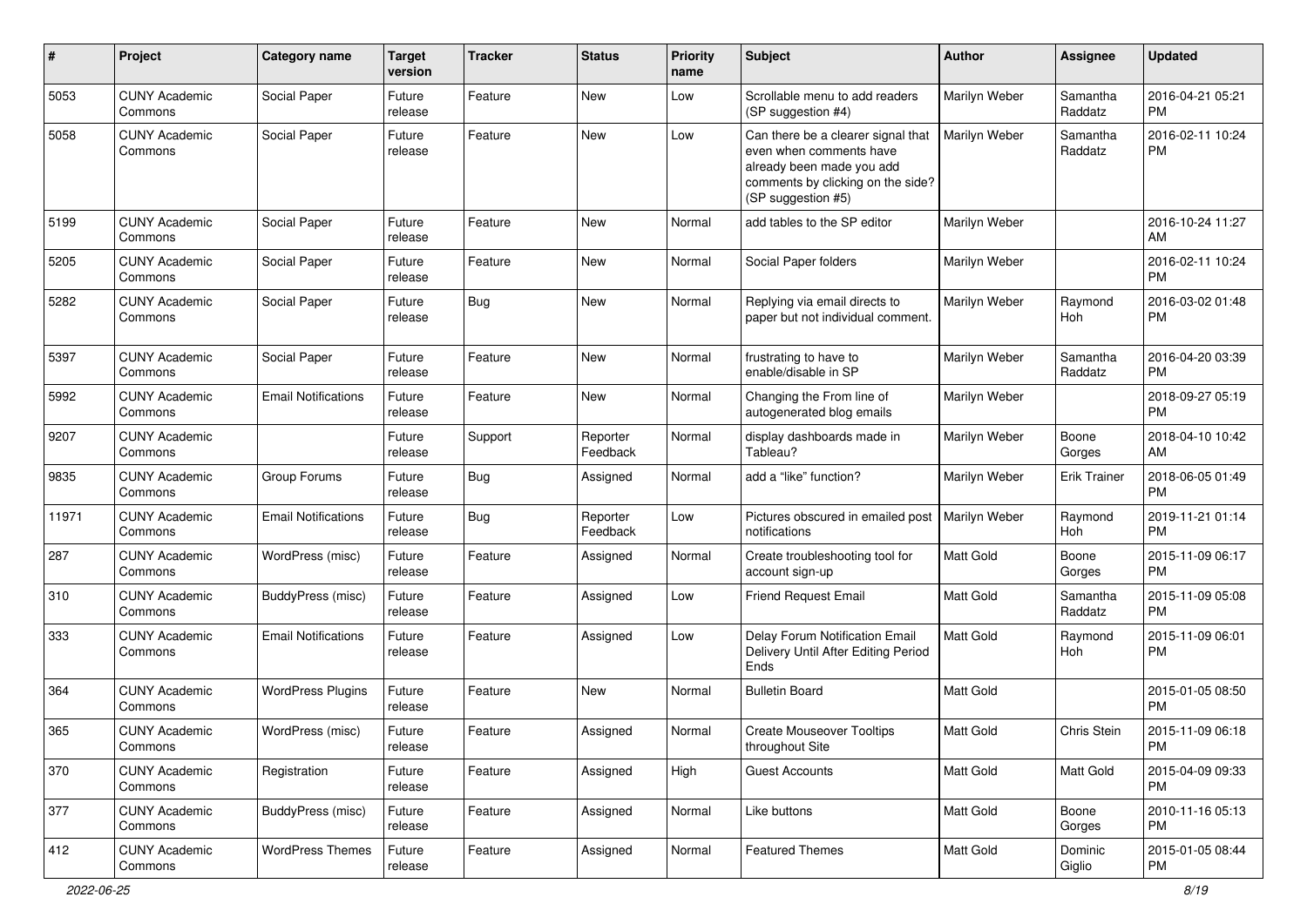| #    | Project                         | <b>Category name</b>     | <b>Target</b><br>version | <b>Tracker</b> | <b>Status</b>        | <b>Priority</b><br>name | Subject                                                                      | Author           | Assignee            | <b>Updated</b>                |
|------|---------------------------------|--------------------------|--------------------------|----------------|----------------------|-------------------------|------------------------------------------------------------------------------|------------------|---------------------|-------------------------------|
| 435  | <b>CUNY Academic</b><br>Commons | BuddyPress (misc)        | Future<br>release        | Feature        | Assigned             | Normal                  | Include Avatar Images in Forum<br><b>Post Notification Emails</b>            | <b>Matt Gold</b> | Boone<br>Gorges     | 2010-12-08 12:40<br><b>PM</b> |
| 497  | <b>CUNY Academic</b><br>Commons | <b>WordPress Plugins</b> | Future<br>release        | Feature        | Assigned             | Normal                  | Drag and Drop Ordering on<br>Gallery Post Plugin                             | Matt Gold        | Ron Rennick         | 2015-11-09 06:18<br><b>PM</b> |
| 500  | CUNY Academic<br>Commons        | BuddyPress (misc)        | Future<br>release        | Feature        | Assigned             | Normal                  | <b>Export Group Data</b>                                                     | <b>Matt Gold</b> | Boone<br>Gorges     | 2010-12-19 12:09<br><b>PM</b> |
| 554  | <b>CUNY Academic</b><br>Commons | BuddyPress (misc)        | Future<br>release        | Feature        | Assigned             | Normal                  | Add Trackback notifications to<br>site-wide activity feed                    | <b>Matt Gold</b> | Boone<br>Gorges     | 2015-11-09 06:19<br><b>PM</b> |
| 599  | CUNY Academic<br>Commons        | BuddyPress (misc)        | Future<br>release        | Feature        | Assigned             | Normal                  | Consider adding rating plugins for<br><b>BuddyPress/BBPress</b>              | <b>Matt Gold</b> | Boone<br>Gorges     | 2011-08-22 06:50<br><b>PM</b> |
| 635  | <b>CUNY Academic</b><br>Commons | BuddyPress (misc)        | Future<br>release        | Feature        | Assigned             | Normal                  | Big Blue Button -<br>Videoconferencing in Groups and<br><b>Blogs</b>         | <b>Matt Gold</b> | Boone<br>Gorges     | 2011-03-14 03:24<br><b>PM</b> |
| 653  | <b>CUNY Academic</b><br>Commons | Group Blogs              | Future<br>release        | Feature        | Assigned             | Normal                  | Redesign Integration of Groups<br>and Blogs                                  | Matt Gold        | Samantha<br>Raddatz | 2015-11-09 05:40<br><b>PM</b> |
| 658  | <b>CUNY Academic</b><br>Commons | <b>WordPress Plugins</b> | Future<br>release        | Feature        | Assigned             | Normal                  | Rebulid Sitewide Tag Suggestion                                              | <b>Matt Gold</b> | Boone<br>Gorges     | 2015-01-05 08:47<br><b>PM</b> |
| 940  | <b>CUNY Academic</b><br>Commons | Redmine                  | Future<br>release        | Feature        | Assigned             | Low                     | Communication with users after<br>releases                                   | <b>Matt Gold</b> | Dominic<br>Giglio   | 2012-09-09 04:36<br><b>PM</b> |
| 1105 | <b>CUNY Academic</b><br>Commons | WordPress (misc)         | Future<br>release        | Feature        | Assigned             | Normal                  | Rephrase Blog Privacy Options                                                | <b>Matt Gold</b> | Samantha<br>Raddatz | 2015-11-09 06:19<br><b>PM</b> |
| 1192 | <b>CUNY Academic</b><br>Commons | <b>Group Files</b>       | Future<br>release        | Feature        | Assigned             | Low                     | When posting group files, allow<br>users to add a category without<br>saving | Matt Gold        | Raymond<br>Hoh      | 2015-11-09 05:53<br><b>PM</b> |
| 1456 | <b>CUNY Academic</b><br>Commons | Group Invitations        | Future<br>release        | Feature        | Reporter<br>Feedback | Low                     | Invite to Group Button from Profile  <br>Field                               | <b>Matt Gold</b> | Samantha<br>Raddatz | 2015-11-09 05:59<br><b>PM</b> |
| 1544 | <b>CUNY Academic</b><br>Commons | Groups (misc)            | Future<br>release        | Feature        | Reporter<br>Feedback | Normal                  | Group Filtering and Sorting                                                  | <b>Matt Gold</b> | Chris Stein         | 2019-03-01 02:25<br><b>PM</b> |
| 1562 | <b>CUNY Academic</b><br>Commons | <b>WordPress Plugins</b> | Future<br>release        | Feature        | Assigned             | Low                     | Play with NYT Collaborative<br><b>Authoring Tool</b>                         | Matt Gold        | Boone<br>Gorges     | 2015-01-05 08:47<br><b>PM</b> |
| 2013 | <b>CUNY Academic</b><br>Commons | <b>Public Portfolio</b>  | Future<br>release        | Feature        | Assigned             | Low                     | Have Profile Privacy Options<br>show up only for filled-in fields            | Matt Gold        | Boone<br>Gorges     | 2015-11-09 06:09<br><b>PM</b> |
| 2223 | <b>CUNY Academic</b><br>Commons | <b>WordPress Plugins</b> | Future<br>release        | Feature        | Assigned             | Low                     | Add Participad to the CUNY<br>Academic Commons                               | Matt Gold        | Boone<br>Gorges     | 2014-09-17 10:03<br>PM        |
| 2523 | <b>CUNY Academic</b><br>Commons | <b>BuddyPress Docs</b>   | Future<br>release        | Feature        | Assigned             | Normal                  | Allow Users to Upload Images to<br>BP Docs                                   | Matt Gold        | Boone<br>Gorges     | 2015-11-09 06:14<br><b>PM</b> |
| 3042 | <b>CUNY Academic</b><br>Commons | <b>Public Portfolio</b>  | Future<br>release        | Feature        | Assigned             | Normal                  | Browsing member interests                                                    | Matt Gold        | Boone<br>Gorges     | 2015-03-21 09:04<br><b>PM</b> |
| 3080 | <b>CUNY Academic</b><br>Commons | Group Files              | Future<br>release        | Feature        | Assigned             | Low                     | Create a system to keep track of<br>file changes                             | Matt Gold        | Boone<br>Gorges     | 2014-02-26 10:04<br>PM        |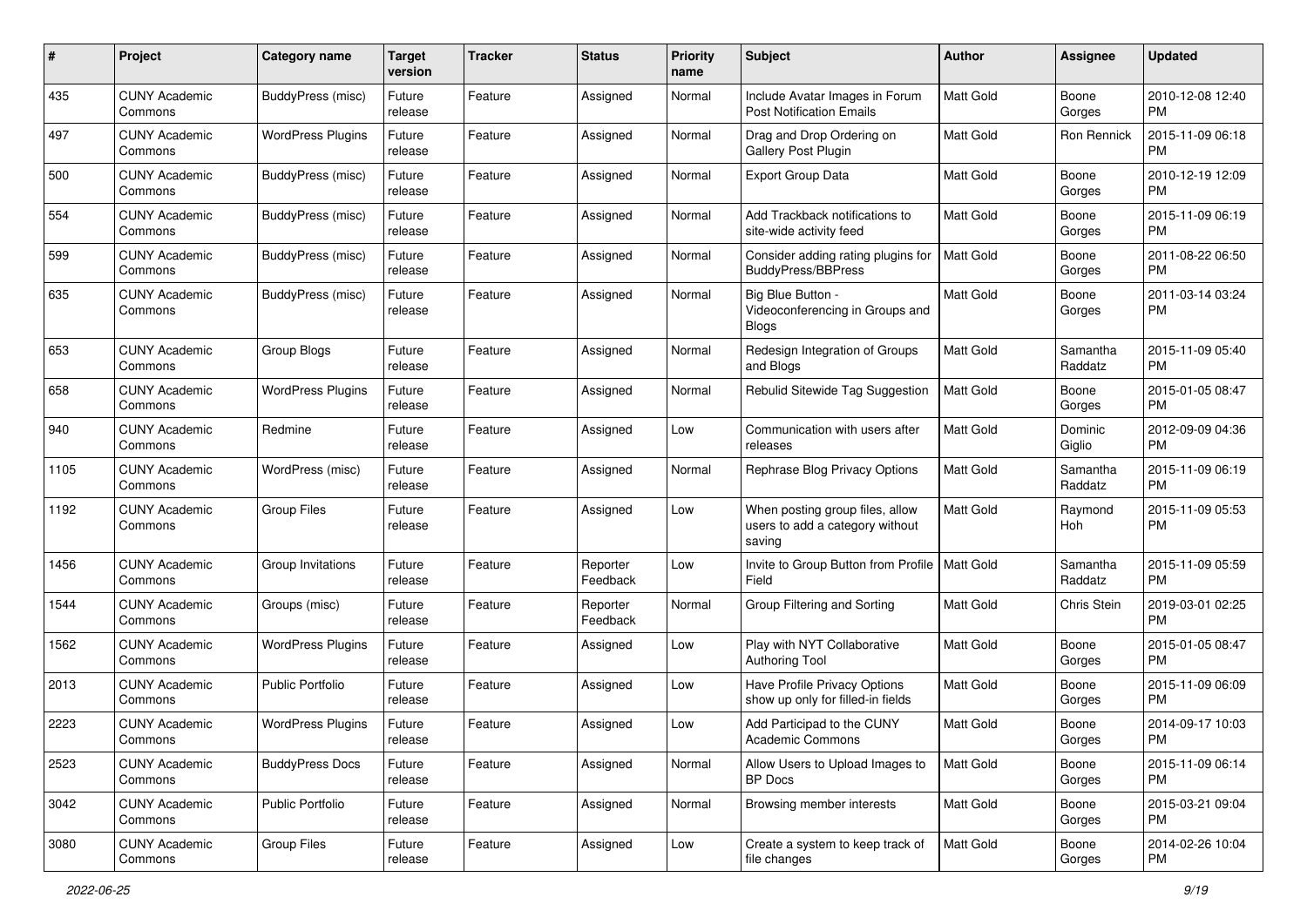| #    | Project                         | <b>Category name</b>    | <b>Target</b><br>version | <b>Tracker</b> | <b>Status</b> | <b>Priority</b><br>name | <b>Subject</b>                                                         | Author           | Assignee            | <b>Updated</b>                |
|------|---------------------------------|-------------------------|--------------------------|----------------|---------------|-------------------------|------------------------------------------------------------------------|------------------|---------------------|-------------------------------|
| 3090 | <b>CUNY Academic</b><br>Commons | Twitter page            | Future<br>release        | Feature        | Assigned      | Normal                  | Prevent Retweets from showing<br>up on Commons twitter page            | <b>Matt Gold</b> | <b>Tahir Butt</b>   | 2016-10-24 11:31<br>AM        |
| 3220 | <b>CUNY Academic</b><br>Commons | <b>Public Portfolio</b> | Future<br>release        | Feature        | Assigned      | Normal                  | Add indent/outdent option to<br>Formatting Buttons on Profile<br>Page  | Matt Gold        | Boone<br>Gorges     | 2014-05-21 10:39<br><b>PM</b> |
| 3308 | <b>CUNY Academic</b><br>Commons | Group Invitations       | Future<br>release        | Feature        | Assigned      | Normal                  | Allow members to rescind group<br>invitations                          | <b>Matt Gold</b> | Boone<br>Gorges     | 2015-04-01 08:53<br><b>PM</b> |
| 3354 | <b>CUNY Academic</b><br>Commons | <b>Group Files</b>      | Future<br>release        | Feature        | Assigned      | Low                     | Allow Group Download of Multiple<br><b>Selected Files</b>              | Matt Gold        | Chris Stein         | 2014-08-01 08:50<br>AM        |
| 3517 | <b>CUNY Academic</b><br>Commons | My Commons              | Future<br>release        | Feature        | Assigned      | Normal                  | Mute/Unmute My Commons<br>updates                                      | <b>Matt Gold</b> | Raymond<br>Hoh      | 2015-11-09 01:19<br><b>PM</b> |
| 3536 | <b>CUNY Academic</b><br>Commons | My Commons              | Future<br>release        | Feature        | Assigned      | Normal                  | Infinite Scroll on My Commons<br>page                                  | <b>Matt Gold</b> | Raymond<br>Hoh      | 2015-04-13 04:42<br><b>PM</b> |
| 3577 | <b>CUNY Academic</b><br>Commons | My Commons              | Future<br>release        | Design/UX      | Assigned      | Normal                  | Replies to items in My Commons                                         | Matt Gold        | Raymond<br>Hoh      | 2015-04-09 05:19<br><b>PM</b> |
| 3662 | <b>CUNY Academic</b><br>Commons | SEO                     | Future<br>release        | Feature        | Assigned      | Normal                  | Duplicate Content/SEO/Google<br>issues                                 | Matt Gold        | Raymond<br>Hoh      | 2015-04-13 04:37<br><b>PM</b> |
| 3759 | <b>CUNY Academic</b><br>Commons | WordPress (misc)        | Future<br>release        | Feature        | Assigned      | Normal                  | Review Interface for Adding Users<br>to Blogs                          | <b>Matt Gold</b> | Boone<br>Gorges     | 2015-03-24 05:52<br><b>PM</b> |
| 3768 | <b>CUNY Academic</b><br>Commons | <b>Public Portfolio</b> | Future<br>release        | Feature        | Assigned      | Normal                  | Institutions/Past positions on<br>public portfolios                    | Matt Gold        | Boone<br>Gorges     | 2018-04-23 10:44<br>AM        |
| 3770 | <b>CUNY Academic</b><br>Commons | <b>Public Portfolio</b> | Future<br>release        | Feature        | Assigned      | Normal                  | Improve Layout/Formatting of<br>Positions Area on Public<br>Portfolios | Matt Gold        | Chris Stein         | 2015-04-01 09:17<br><b>PM</b> |
| 4053 | <b>CUNY Academic</b><br>Commons | Events                  | Future<br>release        | Feature        | Assigned      | Normal                  | Create new tab for past events                                         | Matt Gold        | Boone<br>Gorges     | 2015-05-12 02:10<br><b>PM</b> |
| 4238 | <b>CUNY Academic</b><br>Commons | Events                  | Future<br>release        | Feature        | Assigned      | Normal                  | Copy Events to Other Groups?                                           | Matt Gold        | Boone<br>Gorges     | 2015-07-02 10:08<br>AM        |
| 4404 | <b>CUNY Academic</b><br>Commons | Public Portfolio        | Future<br>release        | Design/UX      | Assigned      | Normal                  | Change color of permissions info<br>on portfolio editing interface     | Matt Gold        | Samantha<br>Raddatz | 2015-08-11 05:28<br><b>PM</b> |
| 4661 | <b>CUNY Academic</b><br>Commons | User Experience         | Future<br>release        | Bug            | Assigned      | Normal                  | Simplify Events text                                                   | Matt Gold        | Samantha<br>Raddatz | 2015-10-02 09:06<br><b>PM</b> |
| 4903 | <b>CUNY Academic</b><br>Commons | Events                  | Future<br>release        | Design/UX      | Assigned      | Normal                  | Improving visual appearance of<br>event calendars                      | Matt Gold        | Boone<br>Gorges     | 2016-10-13 11:51<br>AM        |
| 4980 | <b>CUNY Academic</b><br>Commons | Home Page               | Future<br>release        | Feature        | Assigned      | Normal                  | CAC Featured Content -- Adding<br>Randomization                        | Matt Gold        | Boone<br>Gorges     | 2016-12-12 03:01<br><b>PM</b> |
| 5016 | <b>CUNY Academic</b><br>Commons | Events                  | Future<br>release        | Feature        | Assigned      | Low                     | Allow comments to be posted on<br>events                               | Matt Gold        | Raymond<br>Hoh      | 2019-03-01 02:23<br>PM        |
| 5316 | <b>CUNY Academic</b><br>Commons | User Experience         | Future<br>release        | Feature        | Assigned      | Normal                  | Prompt user email address<br>updates                                   | Matt Gold        | Stephen Real        | 2016-12-21 03:30<br>PM        |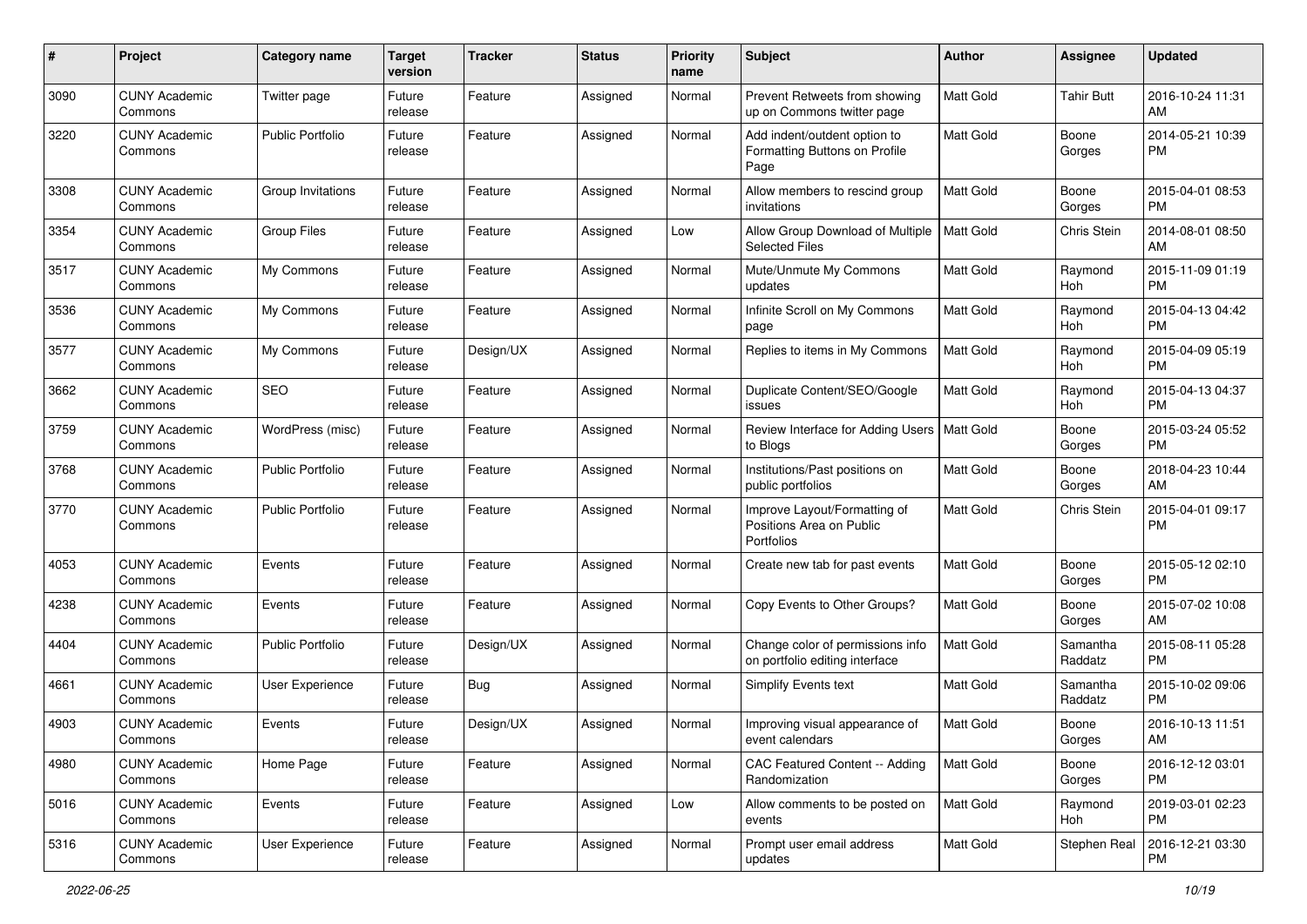| #     | <b>Project</b>                  | Category name              | <b>Target</b><br>version | <b>Tracker</b> | <b>Status</b>        | <b>Priority</b><br>name | <b>Subject</b>                                                                 | <b>Author</b>     | <b>Assignee</b>       | <b>Updated</b>                |
|-------|---------------------------------|----------------------------|--------------------------|----------------|----------------------|-------------------------|--------------------------------------------------------------------------------|-------------------|-----------------------|-------------------------------|
| 5581  | <b>CUNY Academic</b><br>Commons | Analytics                  | Future<br>release        | Feature        | Assigned             | Normal                  | <b>Explore alternatives to Google</b><br>Analytics                             | <b>Matt Gold</b>  | Valerie<br>Townsend   | 2020-04-17 03:12<br><b>PM</b> |
| 5691  | <b>CUNY Academic</b><br>Commons | <b>Blogs (BuddyPress)</b>  | Future<br>release        | Bug            | Assigned             | High                    | Differing numbers on Sites display                                             | Matt Gold         | Raymond<br>Hoh        | 2016-06-13 01:37<br><b>PM</b> |
| 5696  | <b>CUNY Academic</b><br>Commons | Events                     | Future<br>release        | Feature        | Assigned             | Normal                  | Events Calendar - display options<br>calendar aggregation                      | Matt Gold         | Boone<br>Gorges       | 2016-10-13 11:44<br>AM        |
| 5955  | <b>CUNY Academic</b><br>Commons | Outreach                   | Future<br>release        | Feature        | Assigned             | Normal                  | Create auto-newsletter for<br>commons members                                  | Matt Gold         | Luke Waltzer          | 2016-08-30 10:34<br>AM        |
| 6014  | <b>CUNY Academic</b><br>Commons | Publicity                  | Future<br>release        | Publicity      | Reporter<br>Feedback | Normal                  | Google search listing                                                          | <b>Matt Gold</b>  | Boone<br>Gorges       | 2016-09-21 03:48<br><b>PM</b> |
| 6426  | <b>CUNY Academic</b><br>Commons | Spam/Spam<br>Prevention    | Future<br>release        | Feature        | Assigned             | Normal                  | Force captcha on all comments?                                                 | Matt Gold         | Tahir Butt            | 2016-10-24 02:06<br><b>PM</b> |
| 7115  | <b>CUNY Academic</b><br>Commons | Groups (misc)              | Future<br>release        | Feature        | Reporter<br>Feedback | Normal                  | make licensing info clear during<br>group creation                             | <b>Matt Gold</b>  | Raymond<br><b>Hoh</b> | 2020-12-08 11:32<br>AM        |
| 8756  | <b>CUNY Academic</b><br>Commons | Group Blogs                | Future<br>release        | Feature        | Hold                 | Normal                  | Connect multiple blogs to one<br>group?                                        | <b>Matt Gold</b>  | Boone<br>Gorges       | 2017-09-30 10:42<br>AM        |
| 8836  | <b>CUNY Academic</b><br>Commons | <b>Blogs (BuddyPress)</b>  | Future<br>release        | Feature        | Assigned             | Normal                  | Redesign site launch process                                                   | <b>Matt Gold</b>  | Boone<br>Gorges       | 2019-10-03 02:49<br><b>PM</b> |
| 8900  | <b>CUNY Academic</b><br>Commons | Accessibility              | Future<br>release        | Feature        | Assigned             | Normal                  | Look into tools to enforce<br>accessibility in WP environment                  | Matt Gold         | Boone<br>Gorges       | 2022-04-26 11:59<br>AM        |
| 8901  | <b>CUNY Academic</b><br>Commons | Accessibility              | Future<br>release        | Feature        | Assigned             | Normal                  | Theme analysis for accessibility                                               | <b>Matt Gold</b>  | Boone<br>Gorges       | 2022-04-26 11:59<br>AM        |
| 9028  | <b>CUNY Academic</b><br>Commons | Onboarding                 | Future<br>release        | Feature        | Assigned             | Normal                  | suggest groups to new members<br>during the registration process               | Matt Gold         | Chris Stein           | 2018-10-24 12:34<br><b>PM</b> |
| 9947  | <b>CUNY Academic</b><br>Commons | <b>WordPress Plugins</b>   | Future<br>release        | Feature        | Reporter<br>Feedback | Normal                  | Install H5P quiz plugin                                                        | <b>Matt Gold</b>  | Boone<br>Gorges       | 2018-09-11 11:01<br>AM        |
| 10659 | <b>CUNY Academic</b><br>Commons | Group Forums               | Future<br>release        | Feature        | Assigned             | Normal                  | Post to multiple groups via email                                              | <b>Matt Gold</b>  | Raymond<br>Hoh        | 2018-11-15 12:54<br>AM        |
| 15604 | <b>CUNY Academic</b><br>Commons | <b>Email Notifications</b> | Future<br>release        | Feature        | Assigned             | Normal                  | Restructure Commons Group<br><b>Digest Email Messages</b>                      | <b>Matt Gold</b>  | Boone<br>Gorges       | 2022-05-26 10:45<br>AM        |
| 481   | <b>CUNY Academic</b><br>Commons | Groups (misc)              | Future<br>release        | Feature        | Assigned             | Normal                  | ability to archive inactive groups<br>and blogs                                | Michael Mandiberg | Samantha<br>Raddatz   | 2015-11-09 05:56<br><b>PM</b> |
| 2167  | <b>CUNY Academic</b><br>Commons | WordPress (misc)           | Future<br>release        | Bug            | Assigned             | Normal                  | <b>CAC-Livestream Plugin Issues</b>                                            | Michael Smith     | Dominic<br>Giglio     | 2015-01-02 03:06<br><b>PM</b> |
| 3458  | <b>CUNY Academic</b><br>Commons | Groups (misc)              | Future<br>release        | Feature        | Assigned             | Normal                  | Filter Members of Group by<br>Campus                                           | Michael Smith     | Samantha<br>Raddatz   | 2014-09-26 08:32<br><b>PM</b> |
| 2753  | <b>CUNY Academic</b><br>Commons | <b>Public Portfolio</b>    | Future<br>release        | Feature        | <b>New</b>           | Normal                  | Create actual actual tagification in<br>academic interests and other<br>fields | Micki Kaufman     | Boone<br>Gorges       | 2015-01-05 08:52<br><b>PM</b> |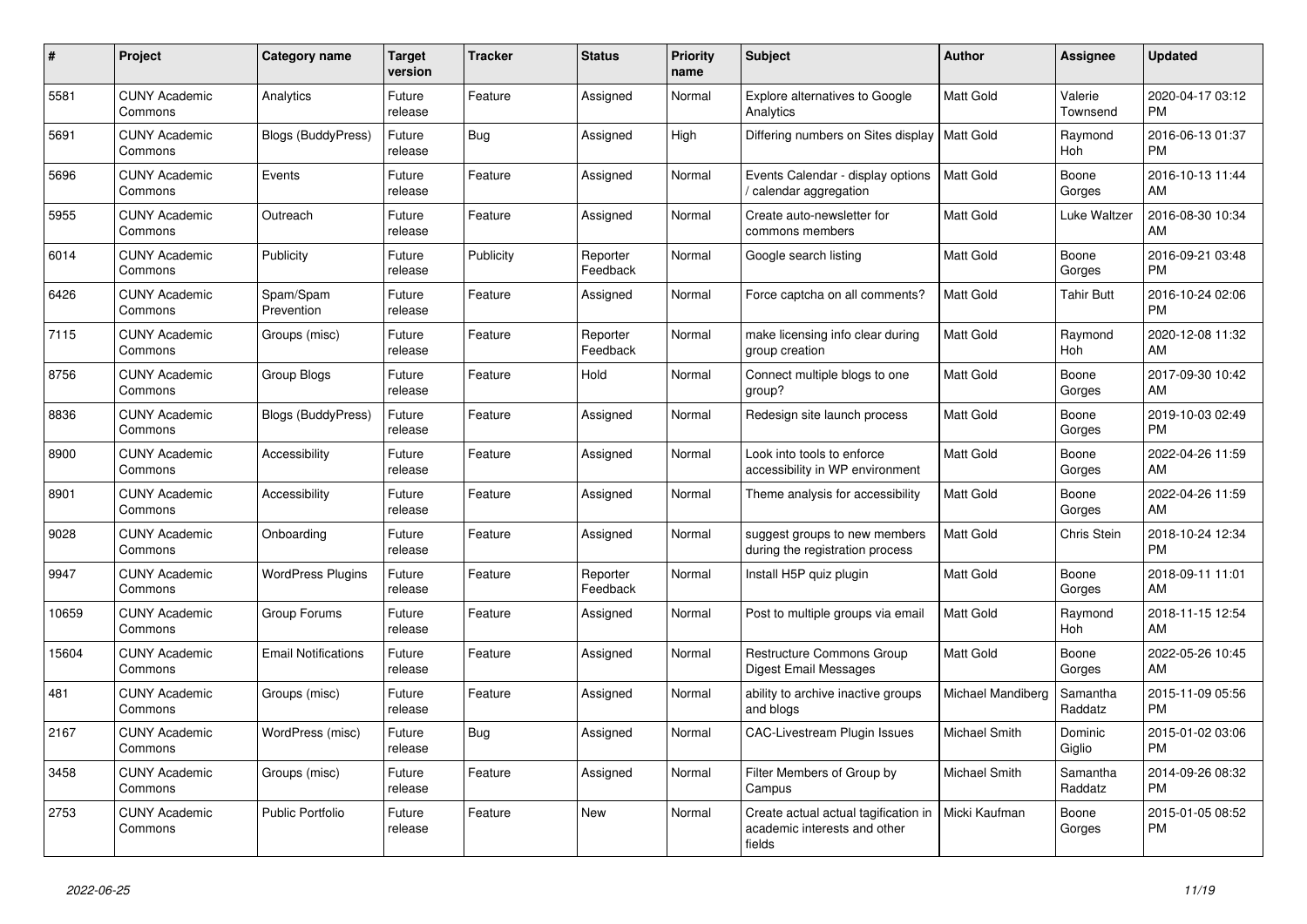| #     | Project                         | <b>Category name</b>     | <b>Target</b><br>version | <b>Tracker</b> | <b>Status</b>        | <b>Priority</b><br>name | Subject                                                                                         | Author                  | Assignee            | <b>Updated</b>                |
|-------|---------------------------------|--------------------------|--------------------------|----------------|----------------------|-------------------------|-------------------------------------------------------------------------------------------------|-------------------------|---------------------|-------------------------------|
| 2754  | <b>CUNY Academic</b><br>Commons | Design                   | Future<br>release        | Feature        | Assigned             | Normal                  | Determine strategy for CAC logo<br>handling in top header                                       | Micki Kaufman           | Chris Stein         | 2015-01-05 08:53<br><b>PM</b> |
| 3475  | <b>CUNY Academic</b><br>Commons | Events                   | Future<br>release        | Feature        | Assigned             | Normal                  | Request to add plugin to<br>streamline room<br>booking/appointment booking                      | Naomi Barrettara        | Boone<br>Gorges     | 2014-12-01 05:14<br><b>PM</b> |
| 8675  | <b>CUNY Academic</b><br>Commons | <b>User Onboarding</b>   | Future<br>release        | Bug            | Reporter<br>Feedback | Low                     | Add new User search screen calls<br>for the input of email address but<br>doesn't work with one | Paul Hebert             | Boone<br>Gorges     | 2017-10-11 11:17<br>AM        |
| 5182  | <b>CUNY Academic</b><br>Commons | Social Paper             | Future<br>release        | Design/UX      | <b>New</b>           | Normal                  | "Publishing" a private paper on<br>social paper?                                                | Raffi<br>Khatchadourian | Boone<br>Gorges     | 2016-10-13 04:12<br><b>PM</b> |
| 5183  | <b>CUNY Academic</b><br>Commons | Social Paper             | Future<br>release        | Design/UX      | <b>New</b>           | Normal                  | Creating a new paper when<br>viewing an existing paper                                          | Raffi<br>Khatchadourian | Samantha<br>Raddatz | 2016-02-02 12:09<br><b>PM</b> |
| 8498  | <b>CUNY Academic</b><br>Commons | <b>WordPress Plugins</b> | Future<br>release        | Feature        | New                  | Low                     | <b>Gravity Forms Email Users</b>                                                                | Raffi<br>Khatchadourian | Matt Gold           | 2017-10-13 12:58<br><b>PM</b> |
| 3691  | <b>CUNY Academic</b><br>Commons | <b>WordPress Plugins</b> | Future<br>release        | <b>Bug</b>     | <b>New</b>           | Normal                  | <b>WPMU Domain Mapping</b><br>Debugging on cdev                                                 | Raymond Hoh             | <b>Matt Gold</b>    | 2014-12-12 09:04<br>AM        |
| 3939  | <b>CUNY Academic</b><br>Commons | <b>WordPress Plugins</b> | Future<br>release        | Bug            | Hold                 | Normal                  | Activity stream support for<br>Co-Authors Plus plugin                                           | Raymond Hoh             | Raymond<br>Hoh      | 2015-11-09 06:13<br><b>PM</b> |
| 11243 | <b>CUNY Academic</b><br>Commons | BuddyPress (misc)        | Future<br>release        | Bug            | <b>New</b>           | Normal                  | Audit bp-custom.php                                                                             | Raymond Hoh             | Raymond<br>Hoh      | 2022-04-26 11:59<br>AM        |
| 14496 | <b>CUNY Academic</b><br>Commons | Domain Mapping           | Future<br>release        | <b>Bug</b>     | <b>New</b>           | Normal                  | Mapped domain SSO uses<br>third-party cookies                                                   | Raymond Hoh             | Raymond<br>Hoh      | 2021-05-24 04:03<br><b>PM</b> |
| 58    | <b>CUNY Academic</b><br>Commons | BuddyPress (misc)        | Future<br>release        | Feature        | Assigned             | Low                     | Make member search sortable by<br>last name                                                     | Roberta Brody           | Boone<br>Gorges     | 2010-08-26 02:38<br><b>PM</b> |
| 4221  | <b>CUNY Academic</b><br>Commons | Group Forums             | Future<br>release        | Design/UX      | Assigned             | Normal                  | Add 'Number of Posts' display<br>option to Forum page                                           | Samantha Raddatz        | Samantha<br>Raddatz | 2015-06-26 02:21<br><b>PM</b> |
| 4222  | <b>CUNY Academic</b><br>Commons | User Experience          | Future<br>release        | Design/UX      | New                  | Normal                  | Add information to 'Delete<br>Account' page                                                     | Samantha Raddatz        | scott voth          | 2015-06-26 11:35<br>AM        |
| 4225  | <b>CUNY Academic</b><br>Commons | DiRT Integration         | Future<br>release        | Design/UX      | <b>New</b>           | Normal                  | Add information to DIRT page (in<br>Create a Group)                                             | Samantha Raddatz        | <b>Matt Gold</b>    | 2015-06-26 03:14<br><b>PM</b> |
| 4226  | <b>CUNY Academic</b><br>Commons | <b>BuddyPress Docs</b>   | Future<br>release        | Design/UX      | <b>New</b>           | Normal                  | Add option to connect a Doc with<br>a Group                                                     | Samantha Raddatz        | Samantha<br>Raddatz | 2015-09-09 04:08<br><b>PM</b> |
| 4253  | <b>CUNY Academic</b><br>Commons | <b>Public Portfolio</b>  | Future<br>release        | Design/UX      | <b>New</b>           | Normal                  | Encourage users to add portfolio<br>content                                                     | Samantha Raddatz        | Samantha<br>Raddatz | 2015-07-07 11:32<br>AM        |
| 4592  | <b>CUNY Academic</b><br>Commons | Events                   | Future<br>release        | Design/UX      | New                  | Normal                  | Event Creation - Venue Dropdown   Samantha Raddatz<br>Slow                                      |                         | Boone<br>Gorges     | 2015-09-14 04:56<br>PM        |
| 4622  | <b>CUNY Academic</b><br>Commons | <b>Public Portfolio</b>  | Future<br>release        | Design/UX      | New                  | Normal                  | <b>Profile Visibility Settings</b>                                                              | Samantha Raddatz        | Samantha<br>Raddatz | 2015-09-21 12:18<br><b>PM</b> |
| 585   | <b>CUNY Academic</b><br>Commons | Group Forums             | Future<br>release        | Feature        | Assigned             | Normal                  | Merge Forum Topics                                                                              | Sarah Morgano           | Boone<br>Gorges     | 2011-07-06 04:11<br>PM        |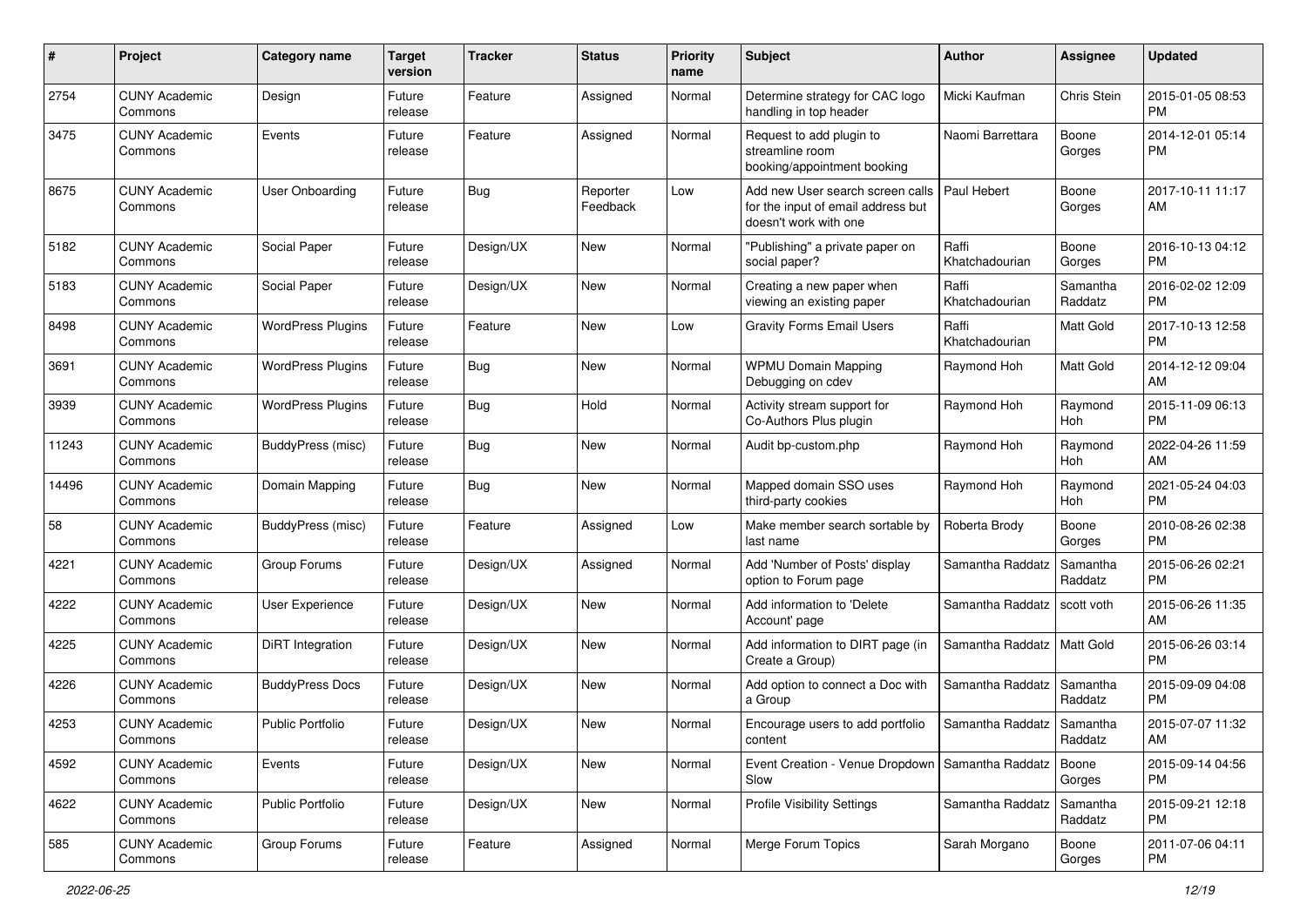| #     | Project                         | <b>Category name</b>           | <b>Target</b><br>version | <b>Tracker</b> | <b>Status</b>        | <b>Priority</b><br>name | <b>Subject</b>                                                                      | Author              | Assignee         | <b>Updated</b>                |
|-------|---------------------------------|--------------------------------|--------------------------|----------------|----------------------|-------------------------|-------------------------------------------------------------------------------------|---------------------|------------------|-------------------------------|
| 1888  | <b>CUNY Academic</b><br>Commons | Home Page                      | Future<br>release        | Feature        | Assigned             | Normal                  | Refactor BP MPO Activity Filter to<br>support proper pagination                     | Sarah Morgano       | Boone<br>Gorges  | 2014-05-01 07:11<br><b>PM</b> |
| 5826  | <b>CUNY Academic</b><br>Commons | <b>WordPress Plugins</b>       | Future<br>release        | Support        | Reporter<br>Feedback | Normal                  | <b>Remove Subscription Options</b><br>plugin from directory                         | Sarah Morgano       | Sarah<br>Morgano | 2016-10-21 04:14<br><b>PM</b> |
| 519   | <b>CUNY Academic</b><br>Commons | <b>BuddyPress Docs</b>         | Future<br>release        | Feature        | Assigned             | Low                     | TOC for individual docs - for new<br>BP "wiki-like" plugin                          | scott voth          | Boone<br>Gorges  | 2015-11-09 05:54<br><b>PM</b> |
| 3492  | <b>CUNY Academic</b><br>Commons | <b>WordPress Themes</b>        | Future<br>release        | Support        | Assigned             | Normal                  | Add CBOX theme to the<br>Commons                                                    | scott voth          | Raymond<br>Hoh   | 2014-10-08 05:55<br><b>PM</b> |
| 4438  | <b>CUNY Academic</b><br>Commons | Events                         | Future<br>release        | <b>Bug</b>     | Assigned             | Normal                  | Events Calendar - Export<br><b>Recurring Events</b>                                 | scott voth          | Daniel Jones     | 2016-05-23 04:25<br><b>PM</b> |
| 4535  | <b>CUNY Academic</b><br>Commons | My Commons                     | Future<br>release        | Bug            | <b>New</b>           | Low                     | My Commons filter issue                                                             | scott voth          | Raymond<br>Hoh   | 2015-09-01 11:17<br>AM        |
| 5827  | <b>CUNY Academic</b><br>Commons | <b>Public Portfolio</b>        | Future<br>release        | Bug            | Assigned             | Normal                  | Academic Interests square<br>bracket links not working                              | scott voth          | Chris Stein      | 2016-08-11 11:59<br><b>PM</b> |
| 10226 | <b>CUNY Academic</b><br>Commons | Courses                        | Future<br>release        | Feature        | <b>New</b>           | Normal                  | Add "My Courses" to drop down<br>list                                               | scott voth          | Boone<br>Gorges  | 2021-11-19 12:42<br><b>PM</b> |
| 10354 | <b>CUNY Academic</b><br>Commons | <b>Public Portfolio</b>        | Future<br>release        | Feature        | <b>New</b>           | Normal                  | Opt out of Having a Profile Page                                                    | scott voth          | Chris Stein      | 2020-05-12 10:43<br>AM        |
| 11531 | <b>CUNY Academic</b><br>Commons | Events                         | Future<br>release        | Feature        | <b>New</b>           | Normal                  | Main Events calendar should<br>include non-public events that<br>user has access to | scott voth          | Boone<br>Gorges  | 2019-06-11 10:00<br>AM        |
| 11788 | <b>CUNY Academic</b><br>Commons | <b>WordPress Plugins</b>       | Future<br>release        | Support        | Reporter<br>Feedback | Normal                  | Plugin Request - Browse Aloud                                                       | scott voth          |                  | 2019-09-24 08:42<br>AM        |
| 11860 | <b>CUNY Academic</b><br>Commons | Registration                   | Future<br>release        | Feature        | <b>New</b>           | Normal                  | <b>Ensure Students Are Aware They</b><br>Can Use Aliases At Registration            | scott voth          |                  | 2019-09-24 08:46<br>AM        |
| 12573 | <b>CUNY Academic</b><br>Commons | <b>WordPress Plugins</b>       | Future<br>release        | <b>Bug</b>     | <b>New</b>           | Normal                  | <b>CommentPress Core Issues</b>                                                     | scott voth          |                  | 2020-03-24 04:32<br><b>PM</b> |
| 14113 | <b>CUNY Academic</b><br>Commons | WordPress (misc)               | Future<br>release        | Bug            | Hold                 | Normal                  | Block Editor Not Working on this<br>page - Json error                               | scott voth          | Boone<br>Gorges  | 2021-03-05 11:01<br>AM        |
| 10368 | <b>CUNY Academic</b><br>Commons |                                | Future<br>release        | Feature        | Assigned             | Normal                  | Use ORCID data to populate<br>academic profile page                                 | Stephen Francoeur   | Boone<br>Gorges  | 2018-09-25 01:53<br><b>PM</b> |
| 11883 | <b>CUNY Academic</b><br>Commons | Help/Codex                     | Not tracked              | Support        | <b>New</b>           | Normal                  | Need Embedding Help Page<br>Update (Tableau)                                        | Anthony Wheeler     | scott voth       | 2019-09-24 08:49<br>AM        |
| 3230  | <b>CUNY Academic</b><br>Commons | Internal Tools and<br>Workflow | Not tracked              | Feature        | Assigned             | High                    | Scripts for quicker<br>provisioning/updating of<br>development environments         | <b>Boone Gorges</b> | Boone<br>Gorges  | 2016-01-26 04:54<br>PM        |
| 10794 | <b>CUNY Academic</b><br>Commons | Performance                    | Not tracked              | <b>Bug</b>     | New                  | Normal                  | Memcached connection<br>occasionally breaks                                         | <b>Boone Gorges</b> | Boone<br>Gorges  | 2018-12-06 03:30<br><b>PM</b> |
| 11517 | <b>CUNY Academic</b><br>Commons |                                | Not tracked              | Feature        | Assigned             | Normal                  | wp-accessibility plugin should not<br>strip 'target="_blank"' by default            | <b>Boone Gorges</b> | Laurie Hurson    | 2019-09-24 09:57<br>AM        |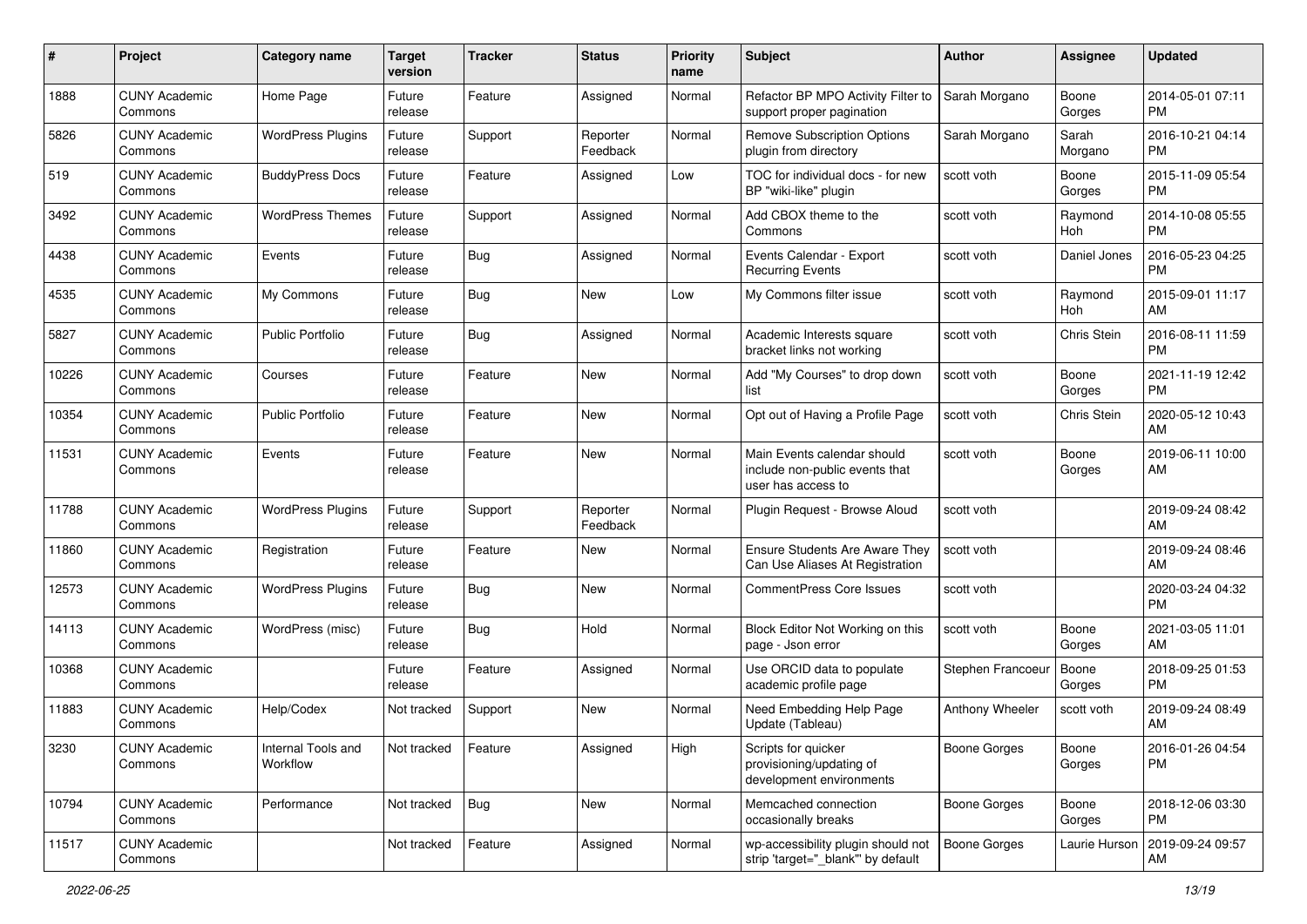| #     | Project                         | <b>Category name</b>     | <b>Target</b><br>version | <b>Tracker</b> | <b>Status</b>        | <b>Priority</b><br>name | <b>Subject</b>                                                               | <b>Author</b>       | <b>Assignee</b>  | <b>Updated</b>                |
|-------|---------------------------------|--------------------------|--------------------------|----------------|----------------------|-------------------------|------------------------------------------------------------------------------|---------------------|------------------|-------------------------------|
| 12436 | <b>CUNY Academic</b><br>Commons |                          | Not tracked              | <b>Bug</b>     | Assigned             | Normal                  | Nightly system downtime                                                      | <b>Boone Gorges</b> |                  | 2020-08-01 09:30<br>AM        |
| 12911 | <b>CUNY Academic</b><br>Commons |                          | Not tracked              | Feature        | <b>New</b>           | Normal                  | Block access to xmlrpc.php based<br>on User-Agent                            | Boone Gorges        | Boone<br>Gorges  | 2020-06-09 05:12<br>PM        |
| 2666  | <b>CUNY Academic</b><br>Commons | About page               | Not tracked              | Documentation  | Assigned             | Normal                  | <b>Update About Text</b>                                                     | Chris Stein         | Luke Waltzer     | 2016-03-04 11:19<br>AM        |
| 3565  | <b>CUNY Academic</b><br>Commons | My Commons               | Not tracked              | Documentation  | <b>New</b>           | Normal                  | Load Newest inconsistencies                                                  | Chris Stein         | scott voth       | 2015-11-09 01:16<br>PМ        |
| 15210 | <b>CUNY Academic</b><br>Commons | Analytics                | Not tracked              | Design/UX      | <b>New</b>           | Normal                  | Google Analytics improvements                                                | Colin McDonald      | Boone<br>Gorges  | 2022-05-24 10:47<br>AM        |
| 9729  | <b>CUNY Academic</b><br>Commons | <b>SEO</b>               | Not tracked              | Support        | <b>New</b>           | Normal                  | 503 Errors showing on<br>newlaborforum.cuny.edu                              | Diane Krauthamer    | Raymond<br>Hoh   | 2018-05-22 04:48<br><b>PM</b> |
| 3615  | <b>CUNY Academic</b><br>Commons | Redmine                  | Not tracked              | Feature        | <b>New</b>           | Low                     | Create Redmine issues via email                                              | Dominic Giglio      | Boone<br>Gorges  | 2017-11-16 11:36<br>AM        |
| 11545 | <b>CUNY Academic</b><br>Commons | <b>WordPress Plugins</b> | Not tracked              | Support        | <b>New</b>           | Normal                  | Twitter searches in WordPress                                                | Gina Cherry         | Matt Gold        | 2019-09-23 01:03<br><b>PM</b> |
| 12004 | <b>CUNY Academic</b><br>Commons |                          | Not tracked              | Support        | Reporter<br>Feedback | Normal                  | Notifications for spam blog<br>comments                                      | Gina Cherry         | Raymond<br>Hoh   | 2019-11-01 12:05<br>PM        |
| 14842 | <b>CUNY Academic</b><br>Commons |                          | Not tracked              | Support        | Reporter<br>Feedback | Normal                  | Question about widgets and block<br>editor                                   | Gina Cherry         |                  | 2021-10-06 03:01<br><b>PM</b> |
| 11415 | <b>CUNY Academic</b><br>Commons | <b>WordPress Plugins</b> | Not tracked              | <b>Bug</b>     | Reporter<br>Feedback | Normal                  | <b>Blog Subscriptions in Jetpack</b>                                         | Laurie Hurson       |                  | 2019-05-14 10:34<br>AM        |
| 11879 | <b>CUNY Academic</b><br>Commons |                          | Not tracked              | <b>Bug</b>     | New                  | Normal                  | Hypothesis comments appearing<br>on multiple, different pdfs across<br>blogs | Laurie Hurson       | Laurie Hurson    | 2019-09-19 02:39<br>PM        |
| 12328 | <b>CUNY Academic</b><br>Commons |                          | Not tracked              | Support        | <b>New</b>           | Normal                  | Sign up Code for Non-CUNY<br>Faculty                                         | Laurie Hurson       |                  | 2020-01-28 10:25<br>AM        |
| 12438 | <b>CUNY Academic</b><br>Commons | Courses                  | Not tracked              | Bug            | <b>New</b>           | Normal                  | Site appearing twice                                                         | Laurie Hurson       | Boone<br>Gorges  | 2020-02-18 01:34<br><b>PM</b> |
| 12484 | <b>CUNY Academic</b><br>Commons |                          | Not tracked              | Support        | Reporter<br>Feedback | Normal                  | Sign up Code for COIL Course<br>starting in March                            | Laurie Hurson       | <b>Matt Gold</b> | 2020-03-02 02:26<br>PM        |
| 14475 | <b>CUNY Academic</b><br>Commons |                          | Not tracked              | Publicity      | <b>New</b>           | Normal                  | OER Showcase Page                                                            | Laurie Hurson       | Laurie Hurson    | 2021-09-14 10:46<br>AM        |
| 14504 | <b>CUNY Academic</b><br>Commons |                          | Not tracked              | Publicity      | Reporter<br>Feedback | Normal                  | Adding showcases to home page<br>menu                                        | Laurie Hurson       | Boone<br>Gorges  | 2022-01-19 03:26<br><b>PM</b> |
| 14538 | <b>CUNY Academic</b><br>Commons |                          | Not tracked              | Support        | Reporter<br>Feedback | Normal                  | <b>Weebly To Commons</b>                                                     | Laurie Hurson       |                  | 2021-09-14 10:47<br>AM        |
| 15176 | <b>CUNY Academic</b><br>Commons |                          | Not tracked              | Support        | Reporter<br>Feedback | Normal                  | Archiving Q Writing & Old<br>Wordpress Sites on the Commons                  | Laurie Hurson       |                  | 2022-02-08 10:28<br>AM        |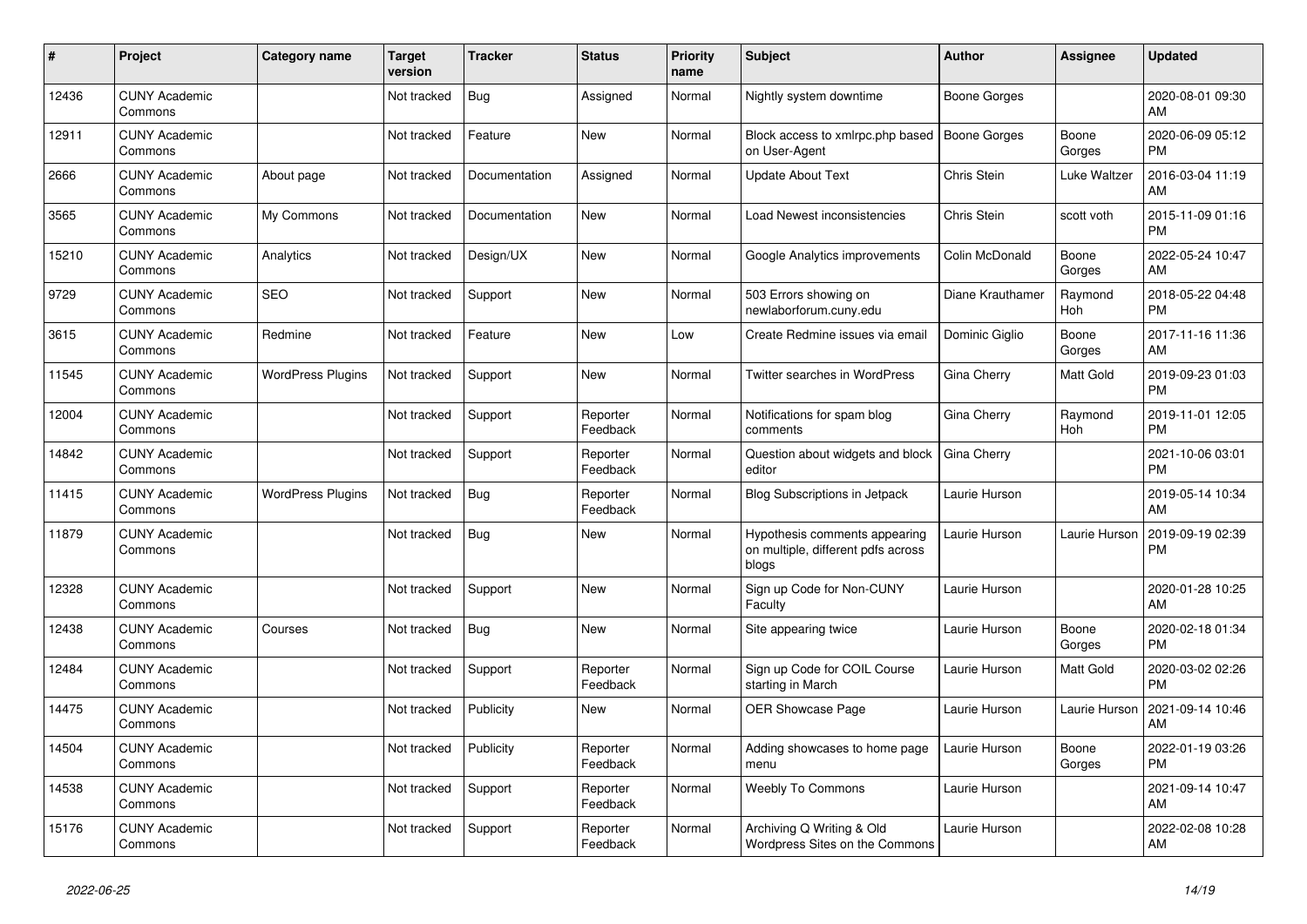| #     | Project                         | <b>Category name</b>      | <b>Target</b><br>version | <b>Tracker</b> | <b>Status</b>        | <b>Priority</b><br>name | <b>Subject</b>                                                 | <b>Author</b>   | <b>Assignee</b>       | <b>Updated</b>                |
|-------|---------------------------------|---------------------------|--------------------------|----------------|----------------------|-------------------------|----------------------------------------------------------------|-----------------|-----------------------|-------------------------------|
| 15923 | <b>CUNY Academic</b><br>Commons |                           | Not tracked              | Feature        | Reporter<br>Feedback | Normal                  | <b>Bellows Plugin Adjustments</b>                              | Laurie Hurson   |                       | 2022-04-20 10:10<br>AM        |
| 9060  | <b>CUNY Academic</b><br>Commons | Commons In A Box          | Not tracked              | Bug            | Hold                 | Normal                  | Problems with CBox image library<br>upload                     | Lisa Rhody      | Raymond<br><b>Hoh</b> | 2018-01-10 03:26<br><b>PM</b> |
| 2175  | <b>CUNY Academic</b><br>Commons | WordPress (misc)          | Not tracked              | Support        | Assigned             | Normal                  | Subscibe 2 vs. Jetpack<br>subscription options                 | local admin     | Matt Gold             | 2016-01-26 04:58<br><b>PM</b> |
| 2612  | <b>CUNY Academic</b><br>Commons |                           | Not tracked              | Publicity      | Assigned             | Normal                  | Pinterest site for the Commons                                 | local admin     | Sarah<br>Morgano      | 2016-03-04 11:19<br>AM        |
| 5317  | <b>CUNY Academic</b><br>Commons | Group Blogs               | Not tracked              | Bug            | Reporter<br>Feedback | Normal                  | Notifications of New Post Didn't<br>Come                       | Luke Waltzer    | Samantha<br>Raddatz   | 2016-03-21 10:41<br><b>PM</b> |
| 6644  | <b>CUNY Academic</b><br>Commons |                           | Not tracked              | <b>Bug</b>     | Reporter<br>Feedback | High                    | White Screen at Login Pge                                      | Luke Waltzer    | Raymond<br>Hoh        | 2016-11-21 10:34<br><b>PM</b> |
| 7928  | <b>CUNY Academic</b><br>Commons | Group Forums              | Not tracked              | <b>Bug</b>     | <b>New</b>           | Normal                  | Duplicate Forum post                                           | Luke Waltzer    | Raymond<br>Hoh        | 2017-04-11 09:27<br><b>PM</b> |
| 13430 | <b>CUNY Academic</b><br>Commons | Reply By Email            | Not tracked              | Bug            | New                  | Normal                  | Delay in RBE                                                   | Luke Waltzer    | Raymond<br>Hoh        | 2020-10-13 11:16<br>AM        |
| 7828  | <b>CUNY Academic</b><br>Commons |                           | Not tracked              | Feature        | Assigned             | Normal                  | Theme Assessment 2017                                          | Margaret Galvan | Margaret<br>Galvan    | 2017-05-02 10:41<br><b>PM</b> |
| 8607  | <b>CUNY Academic</b><br>Commons |                           | Not tracked              | Support        | <b>New</b>           | Normal                  | Paypal?                                                        | Marilyn Weber   | Matt Gold             | 2018-05-15 01:37<br><b>PM</b> |
| 10273 | <b>CUNY Academic</b><br>Commons | Registration              | Not tracked              | Support        | Reporter<br>Feedback | Normal                  | users combining CF and campus<br>address                       | Marilyn Weber   |                       | 2019-09-18 10:58<br>AM        |
| 10657 | <b>CUNY Academic</b><br>Commons |                           | Not tracked              | Support        | Reporter<br>Feedback | Normal                  | child theme problems                                           | Marilyn Weber   |                       | 2018-11-08 01:19<br><b>PM</b> |
| 11149 | <b>CUNY Academic</b><br>Commons |                           | Not tracked              | Support        | Reporter<br>Feedback | Normal                  | comments getting blocked                                       | Marilyn Weber   | Raymond<br>Hoh        | 2019-03-26 11:40<br>AM        |
| 11509 | <b>CUNY Academic</b><br>Commons |                           | Not tracked              | Support        | Reporter<br>Feedback | Normal                  | deleted Page causing a Menu<br>problem?                        | Marilyn Weber   |                       | 2019-06-04 09:54<br>AM        |
| 11519 | <b>CUNY Academic</b><br>Commons |                           | Not tracked              | Support        | Assigned             | Normal                  | comment option not appearing                                   | Marilyn Weber   |                       | 2019-09-24 10:28<br>AM        |
| 11771 | <b>CUNY Academic</b><br>Commons |                           | Not tracked              | Support        | Reporter<br>Feedback | Normal                  | post displays in sections                                      | Marilyn Weber   |                       | 2019-08-20 10:34<br>AM        |
| 11787 | <b>CUNY Academic</b><br>Commons |                           | Not tracked              | Support        | Reporter<br>Feedback | Normal                  | automated comments notifications   Marilyn Weber<br>on ZenDesk |                 |                       | 2019-08-26 06:18<br><b>PM</b> |
| 11848 | <b>CUNY Academic</b><br>Commons |                           | Not tracked              | Support        | Hold                 | Normal                  | a Dean of Faculty wants to share<br>a large file               | Marilyn Weber   |                       | 2019-09-24 08:44<br>AM        |
| 12350 | <b>CUNY Academic</b><br>Commons | <b>Blogs (BuddyPress)</b> | Not tracked              | Support        | Reporter<br>Feedback | Normal                  | URL creation problem                                           | Marilyn Weber   |                       | 2020-02-03 11:27<br>AM        |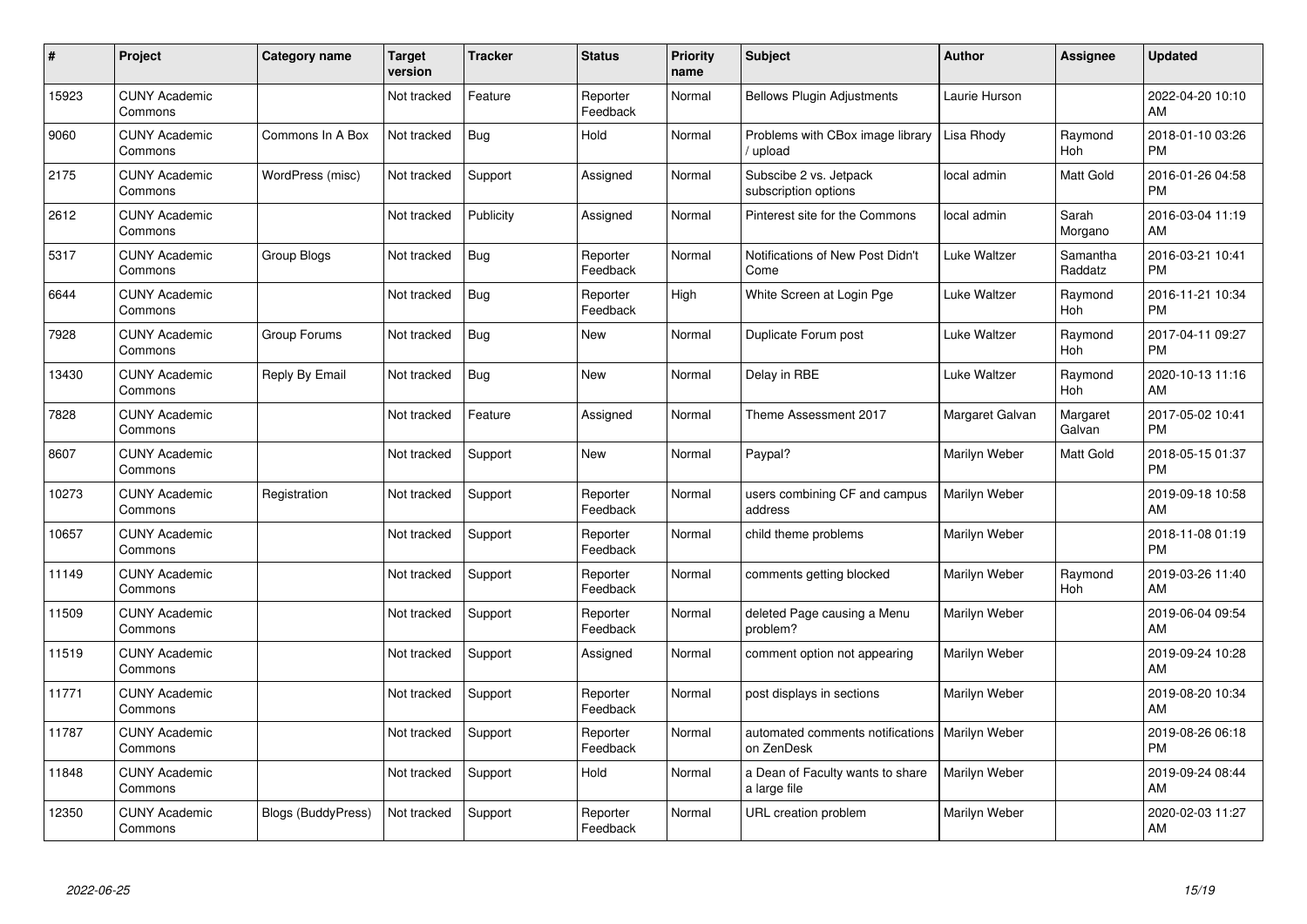| #     | Project                         | <b>Category name</b>     | Target<br>version | <b>Tracker</b> | <b>Status</b>        | <b>Priority</b><br>name | <b>Subject</b>                                                                                | <b>Author</b> | <b>Assignee</b>       | <b>Updated</b>                |
|-------|---------------------------------|--------------------------|-------------------|----------------|----------------------|-------------------------|-----------------------------------------------------------------------------------------------|---------------|-----------------------|-------------------------------|
| 12352 | <b>CUNY Academic</b><br>Commons |                          | Not tracked       | Support        | <b>New</b>           | Normal                  | 'posts list" page builder block<br>option                                                     | Marilyn Weber |                       | 2020-02-03 01:29<br><b>PM</b> |
| 12360 | <b>CUNY Academic</b><br>Commons | <b>WordPress Themes</b>  | Not tracked       | Bug            | Reporter<br>Feedback | Normal                  | site just says "DANTE We are<br>currently in maintenance mode,<br>please check back shortly." | Marilyn Weber |                       | 2020-02-04 12:13<br><b>PM</b> |
| 12382 | <b>CUNY Academic</b><br>Commons | Membership               | Not tracked       | Support        | <b>New</b>           | Normal                  | Email request change                                                                          | Marilyn Weber | Marilyn<br>Weber      | 2020-02-06 12:56<br><b>PM</b> |
| 12741 | <b>CUNY Academic</b><br>Commons | <b>WordPress Plugins</b> | Not tracked       | Support        | Reporter<br>Feedback | Normal                  | Tableau Public Viz Block                                                                      | Marilyn Weber | Raymond<br>Hoh        | 2020-05-12 11:00<br>AM        |
| 13034 | <b>CUNY Academic</b><br>Commons |                          | Not tracked       | Support        | Reporter<br>Feedback | Normal                  | a site is asking people to join the<br>Commons to get a download                              | Marilyn Weber |                       | 2020-07-12 07:23<br>AM        |
| 13255 | <b>CUNY Academic</b><br>Commons |                          | Not tracked       | Support        | Reporter<br>Feedback | Normal                  | Accessibility problems                                                                        | Marilyn Weber |                       | 2020-09-01 05:48<br><b>PM</b> |
| 13286 | <b>CUNY Academic</b><br>Commons |                          | Not tracked       | Support        | New                  | Normal                  | problem connecting with<br>WordPress app                                                      | Marilyn Weber | Raymond<br>Hoh        | 2020-09-08 11:16<br>AM        |
| 13328 | <b>CUNY Academic</b><br>Commons | Group Forums             | Not tracked       | Bug            | Reporter<br>Feedback | Normal                  | cross-posting in two related<br>groups                                                        | Marilyn Weber | Raymond<br><b>Hoh</b> | 2020-09-15 10:39<br><b>PM</b> |
| 13912 | <b>CUNY Academic</b><br>Commons |                          | Not tracked       | Feature        | Hold                 | Low                     | posting "missed schedule"                                                                     | Marilyn Weber |                       | 2021-02-23 10:46<br>AM        |
| 13975 | <b>CUNY Academic</b><br>Commons | Social Paper             | Not tracked       | Support        | Reporter<br>Feedback | Normal                  | can't approve comments on<br>Social Paper paper                                               | Marilyn Weber |                       | 2021-02-12 09:33<br>AM        |
| 14074 | <b>CUNY Academic</b><br>Commons | WordPress (misc)         | Not tracked       | Support        | Reporter<br>Feedback | Normal                  | page password protection<br>problem                                                           | Marilyn Weber |                       | 2021-03-02 11:03<br>AM        |
| 14398 | <b>CUNY Academic</b><br>Commons |                          | Not tracked       | Support        | Reporter<br>Feedback | Normal                  | Events plug-in notification<br>problem                                                        | Marilyn Weber |                       | 2021-05-11 11:21<br>AM        |
| 14900 | <b>CUNY Academic</b><br>Commons |                          | Not tracked       | Support        | Reporter<br>Feedback | Normal                  | previous theme?                                                                               | Marilyn Weber |                       | 2021-10-25 10:31<br>AM        |
| 14911 | <b>CUNY Academic</b><br>Commons | <b>WordPress Themes</b>  | Not tracked       | Support        | New                  | Normal                  | Twentytwentyone theme                                                                         | Marilyn Weber |                       | 2021-10-28 10:37<br>AM        |
| 15816 | <b>CUNY Academic</b><br>Commons |                          | Not tracked       | Support        | <b>New</b>           | Normal                  | slow loading at SPS                                                                           | Marilyn Weber |                       | 2022-04-05 01:26<br><b>PM</b> |
| 10262 | <b>CUNY Academic</b><br>Commons |                          | Not tracked       | <b>Bug</b>     | Reporter<br>Feedback | Normal                  | Newsletter Plugin: Broken Image<br>at Bottom of All Newsletters                               | Mark Webb     | Raymond<br><b>Hoh</b> | 2018-08-30 05:17<br><b>PM</b> |
| 10678 | <b>CUNY Academic</b><br>Commons |                          | Not tracked       | Bug            | Reporter<br>Feedback | High                    | Newsletter Plugin Not Sending<br><b>Out Newsletters</b>                                       | Mark Webb     | Boone<br>Gorges       | 2019-09-16 09:38<br><b>PM</b> |
| 10769 | <b>CUNY Academic</b><br>Commons | <b>WordPress Themes</b>  | Not tracked       | Bug            | Reporter<br>Feedback | Normal                  | 2011 Theme Sidebar                                                                            | Mark Webb     |                       | 2018-12-04 04:09<br><b>PM</b> |
| 11120 | <b>CUNY Academic</b><br>Commons | <b>WordPress Plugins</b> | Not tracked       | <b>Bug</b>     | Reporter<br>Feedback | Normal                  | Events Manager Events Not<br>Showing Up                                                       | Mark Webb     |                       | 2019-02-27 04:10<br><b>PM</b> |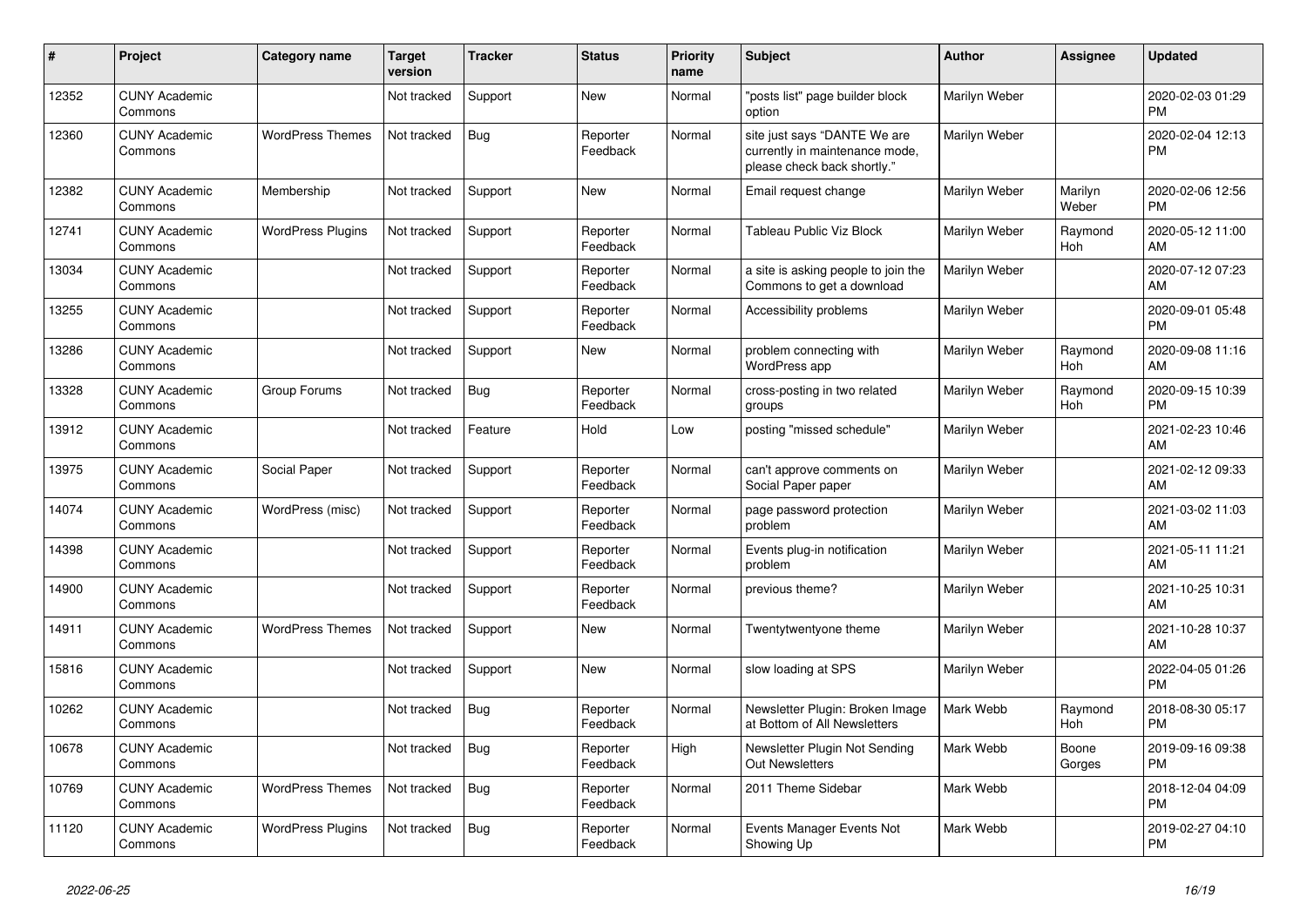| #    | Project                         | <b>Category name</b>   | <b>Target</b><br>version | <b>Tracker</b> | <b>Status</b> | <b>Priority</b><br>name | Subject                                                                               | <b>Author</b>    | <b>Assignee</b>       | <b>Updated</b>                |
|------|---------------------------------|------------------------|--------------------------|----------------|---------------|-------------------------|---------------------------------------------------------------------------------------|------------------|-----------------------|-------------------------------|
| 636  | <b>CUNY Academic</b><br>Commons | WordPress (misc)       | Not tracked              | Support        | Assigned      | Normal                  | Create Lynda.com-like Table of<br>Contents for Prospective Tutorial<br>Screencasts    | Matt Gold        | scott voth            | 2016-02-23 03:12<br><b>PM</b> |
| 3369 | <b>CUNY Academic</b><br>Commons | Reply By Email         | Not tracked              | Outreach       | Hold          | Normal                  | Release reply by email to WP<br>plugin directory                                      | Matt Gold        | Raymond<br><b>Hoh</b> | 2016-03-01 12:46<br>PM        |
| 3524 | <b>CUNY Academic</b><br>Commons | Documentation          | Not tracked              | Documentation  | Assigned      | Normal                  | Post describing all you can do<br>when starting up a new<br>blog/group                | Matt Gold        | scott voth            | 2014-10-04 12:56<br><b>PM</b> |
| 3657 | <b>CUNY Academic</b><br>Commons | WordPress (misc)       | Not tracked              | Feature        | New           | Normal                  | Create alert for GC email<br>addresses                                                | Matt Gold        | Matt Gold             | 2016-04-14 11:29<br><b>PM</b> |
| 4027 | <b>CUNY Academic</b><br>Commons | Commons In A Box       | Not tracked              | Design/UX      | Assigned      | Normal                  | Usability review of CBOX update<br>procedures                                         | Matt Gold        | Samantha<br>Raddatz   | 2015-05-11 06:36<br><b>PM</b> |
| 4070 | <b>CUNY Academic</b><br>Commons | Analytics              | Not tracked              | Support        | Assigned      | Normal                  | Request for JITP site analytics                                                       | Matt Gold        | <b>Seth Persons</b>   | 2016-02-23 03:09<br>PM        |
| 4235 | <b>CUNY Academic</b><br>Commons |                        | Not tracked              | Design/UX      | Assigned      | Normal                  | Explore user experience around<br>comments on forum topics vs<br>docs                 | Matt Gold        | Samantha<br>Raddatz   | 2015-07-21 10:23<br>AM        |
| 4986 | <b>CUNY Academic</b><br>Commons | ZenDesk                | Not tracked              | Support        | Assigned      | Normal                  | Prepare documentation for<br>Zendesk re web widget                                    | Matt Gold        | Samantha<br>Raddatz   | 2016-02-25 03:09<br><b>PM</b> |
| 6115 | <b>CUNY Academic</b><br>Commons | Publicity              | Not tracked              | Feature        | Assigned      | Normal                  | create digital signage for GC                                                         | <b>Matt Gold</b> | scott voth            | 2016-10-11 10:09<br><b>PM</b> |
| 6298 | <b>CUNY Academic</b><br>Commons | <b>User Experience</b> | Not tracked              | Design/UX      | Assigned      | Normal                  | Examine data from survey                                                              | Matt Gold        | Margaret<br>Galvan    | 2016-10-14 12:16<br><b>PM</b> |
| 6671 | <b>CUNY Academic</b><br>Commons | Reply By Email         | Not tracked              | Bug            | Assigned      | Normal                  | "Post too often" RBE error<br>message                                                 | Matt Gold        | Raymond<br>Hoh        | 2016-11-11 09:55<br>AM        |
| 6995 | <b>CUNY Academic</b><br>Commons | Home Page              | Not tracked              | <b>Bug</b>     | Assigned      | Normal                  | member filter on homepage not<br>working                                              | Matt Gold        | Raymond<br>Hoh        | 2016-12-11 09:46<br><b>PM</b> |
| 8666 | <b>CUNY Academic</b><br>Commons | Teaching               | Not tracked              | Documentation  | Assigned      | Normal                  | Create Teaching on the<br>Commons Resource Page                                       | Matt Gold        | Laurie Hurson         | 2019-09-23 03:16<br>PM        |
| 8837 | <b>CUNY Academic</b><br>Commons |                        | Not tracked              | Feature        | Assigned      | Normal                  | Create a form to request info from<br>people requesting premium<br>themes and plugins | Matt Gold        | Marilyn<br>Weber      | 2017-11-14 03:35<br>PM        |
| 8898 | <b>CUNY Academic</b><br>Commons | Social Paper           | Not tracked              | Feature        | Assigned      | Normal                  | Usage data on docs and social<br>paper                                                | Matt Gold        | Matt Gold             | 2017-11-16 11:32<br>AM        |
| 8902 | <b>CUNY Academic</b><br>Commons | Design                 | Not tracked              | Feature        | Assigned      | Normal                  | Report back on research on<br><b>BuddyPress themes</b>                                | Matt Gold        | Michael Smith         | 2017-11-10 12:31<br>PM        |
| 8976 | <b>CUNY Academic</b><br>Commons | Reply By Email         | Not tracked              | Feature        | Assigned      | Normal                  | Package RBE new topics<br>posting?                                                    | Matt Gold        | Raymond<br>Hoh        | 2017-12-04 02:34<br><b>PM</b> |
| 8991 | <b>CUNY Academic</b><br>Commons | Reply By Email         | Not tracked              | <b>Bug</b>     | Hold          | Normal                  | RBE duplicate email message<br>issue                                                  | Matt Gold        | Raymond<br>Hoh        | 2018-02-18 08:53<br><b>PM</b> |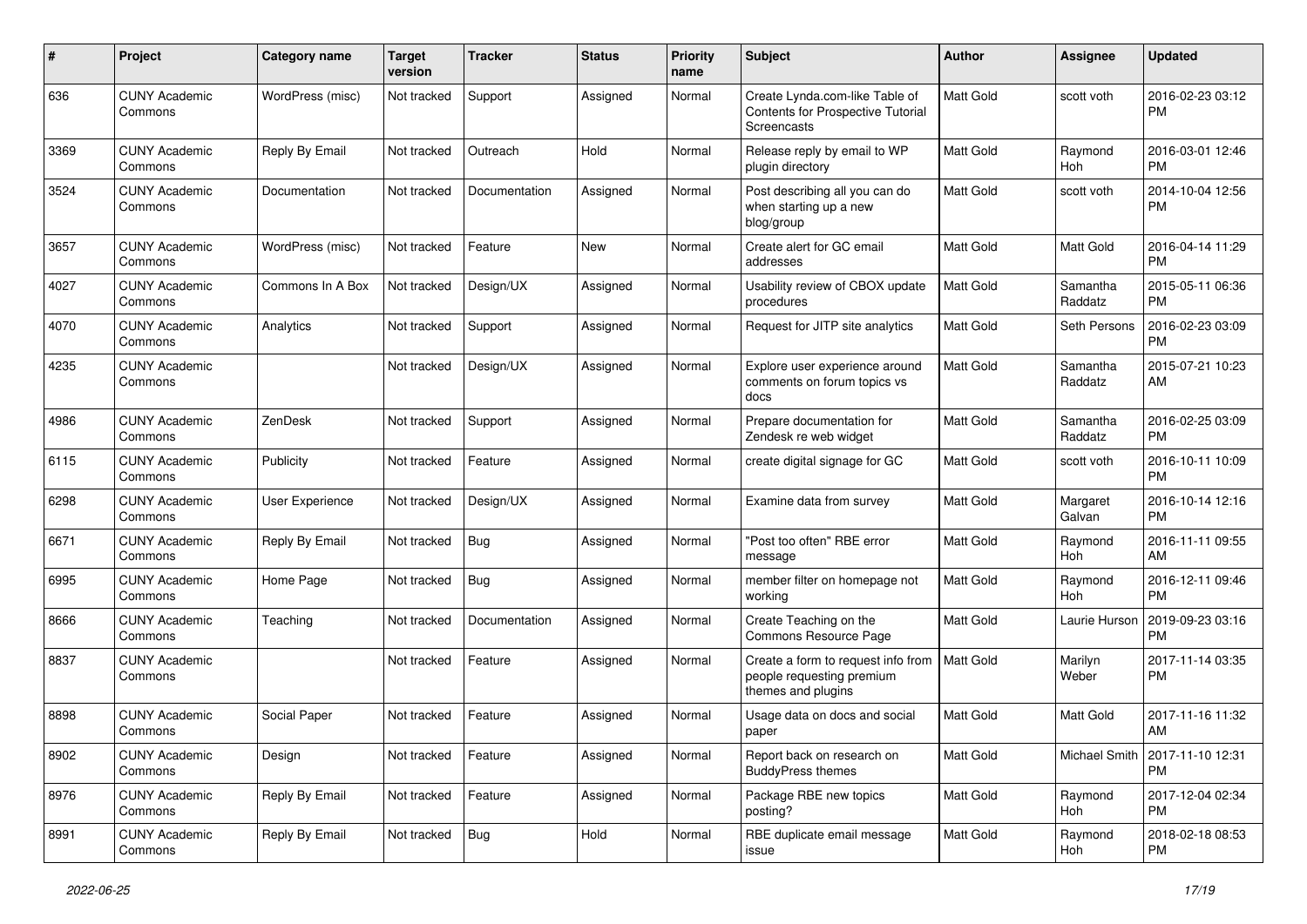| #     | <b>Project</b>                  | <b>Category name</b>       | <b>Target</b><br>version | <b>Tracker</b> | <b>Status</b>        | Priority<br>name | Subject                                                                                                                                      | <b>Author</b>           | Assignee            | <b>Updated</b>                |
|-------|---------------------------------|----------------------------|--------------------------|----------------|----------------------|------------------|----------------------------------------------------------------------------------------------------------------------------------------------|-------------------------|---------------------|-------------------------------|
| 9015  | <b>CUNY Academic</b><br>Commons | Groups (misc)              | Not tracked              | Outreach       | Assigned             | Normal           | Email group admins the email<br>addresses of their groups                                                                                    | Matt Gold               | <b>Matt Gold</b>    | 2018-01-02 09:54<br>AM        |
| 9941  | <b>CUNY Academic</b><br>Commons | Wiki                       | Not tracked              | Support        | Assigned             | Normal           | Wiki functionality                                                                                                                           | Matt Gold               | Boone<br>Gorges     | 2018-06-26 10:57<br>AM        |
| 9979  | <b>CUNY Academic</b><br>Commons | <b>Email Notifications</b> | Not tracked              | <b>Bug</b>     | Reporter<br>Feedback | Normal           | Reports of slow email activation<br>emails                                                                                                   | Matt Gold               | Boone<br>Gorges     | 2018-08-29 09:40<br><b>PM</b> |
| 10040 | <b>CUNY Academic</b><br>Commons | WordPress (misc)           | Not tracked              | <b>Bug</b>     | Reporter<br>Feedback | Normal           | User doesn't see full list of themes   Matt Gold                                                                                             |                         | Boone<br>Gorges     | 2018-07-25 10:12<br>AM        |
| 13949 | <b>CUNY Academic</b><br>Commons |                            | Not tracked              | <b>Bug</b>     | New                  | Normal           | Continued debugging of runaway<br>MySQL connections                                                                                          | Matt Gold               | Boone<br>Gorges     | 2021-09-14 10:42<br>AM        |
| 9908  | <b>CUNY Academic</b><br>Commons |                            | Not tracked              | Feature        | <b>New</b>           | Normal           | Is it possible to send email<br>updates to users (or an email<br>address not on the list) for only a<br>single page AFTER being<br>prompted? | <b>Michael Shields</b>  | scott voth          | 2018-06-11 01:34<br>PM        |
| 9346  | <b>CUNY Academic</b><br>Commons | WordPress (misc)           | Not tracked              | Bug            | <b>New</b>           | Normal           | Clone cetls.bmcc.cuny.edu for<br>development                                                                                                 | Owen Roberts            | Raymond<br>Hoh      | 2018-03-06 05:35<br><b>PM</b> |
| 6665  | <b>CUNY Academic</b><br>Commons |                            | Not tracked              | Publicity      | <b>New</b>           | Normal           | Dead Link in 1.10 announcement<br>post                                                                                                       | Paige Dupont            | Stephen Real        | 2016-12-01 03:11<br>PM        |
| 11449 | <b>CUNY Academic</b><br>Commons | WordPress - Media          | Not tracked              | Support        | Reporter<br>Feedback | Normal           | Cloning Media Library for JITP<br>from Staging to Production Site                                                                            | <b>Patrick DeDauw</b>   | Boone<br>Gorges     | 2019-05-13 12:00<br><b>PM</b> |
| 14483 | <b>CUNY Academic</b><br>Commons | WordPress - Media          | Not tracked              | <b>Bug</b>     | Reporter<br>Feedback | Normal           | Wordpress PDF Embed Stopped<br>Working after JITP Media Clone                                                                                | <b>Patrick DeDauw</b>   | Boone<br>Gorges     | 2021-05-20 01:51<br><b>PM</b> |
| 9420  | <b>CUNY Academic</b><br>Commons | cuny.is                    | Not tracked              | Feature        | <b>New</b>           | Normal           | Request for http://cuny.is/streams                                                                                                           | Raffi<br>Khatchadourian | Marilyn<br>Weber    | 2018-04-02 10:08<br>AM        |
| 11077 | <b>CUNY Academic</b><br>Commons | Events                     | Not tracked              | Feature        | Reporter<br>Feedback | Normal           | Show event category description<br>in event list view                                                                                        | Raffi<br>Khatchadourian |                     | 2019-02-12 10:38<br><b>PM</b> |
| 15242 | <b>CUNY Academic</b><br>Commons | Performance                | Not tracked              | Bug            | Reporter<br>Feedback | Normal           | Slugist site                                                                                                                                 | Raffi<br>Khatchadourian | Boone<br>Gorges     | 2022-02-07 11:14<br>AM        |
| 14983 | <b>CUNY Academic</b><br>Commons | WordPress (misc)           | Not tracked              | Support        | Reporter<br>Feedback | Normal           | 'Read More" tag not working                                                                                                                  | Rebecca Krisel          | Raymond<br>Hoh      | 2021-11-23 01:17<br><b>PM</b> |
| 5298  | <b>CUNY Academic</b><br>Commons |                            | Not tracked              | Publicity      | New                  | Normal           | Survey Pop-Up Text                                                                                                                           | Samantha Raddatz        | Samantha<br>Raddatz | 2016-03-22 12:27<br><b>PM</b> |
| 9515  | <b>CUNY Academic</b><br>Commons | <b>WordPress Plugins</b>   | Not tracked              | <b>Bug</b>     | Reporter<br>Feedback | Normal           | Text to Speech plugin - "More<br>Slowly" checkbox not working                                                                                | scott voth              | Boone<br>Gorges     | 2018-06-13 02:26<br><b>PM</b> |
| 10839 | <b>CUNY Academic</b><br>Commons | About page                 | Not tracked              | Support        | <b>New</b>           | Normal           | <b>Mission Statement Needs</b><br>Revision                                                                                                   | scott voth              | Matt Gold           | 2018-12-26 10:58<br>AM        |
| 10982 | <b>CUNY Academic</b><br>Commons | Domain Mapping             | Not tracked              | Support        | Reporter<br>Feedback | Normal           | <b>CNAME</b> question                                                                                                                        | scott voth              |                     | 2019-01-22 04:29<br><b>PM</b> |